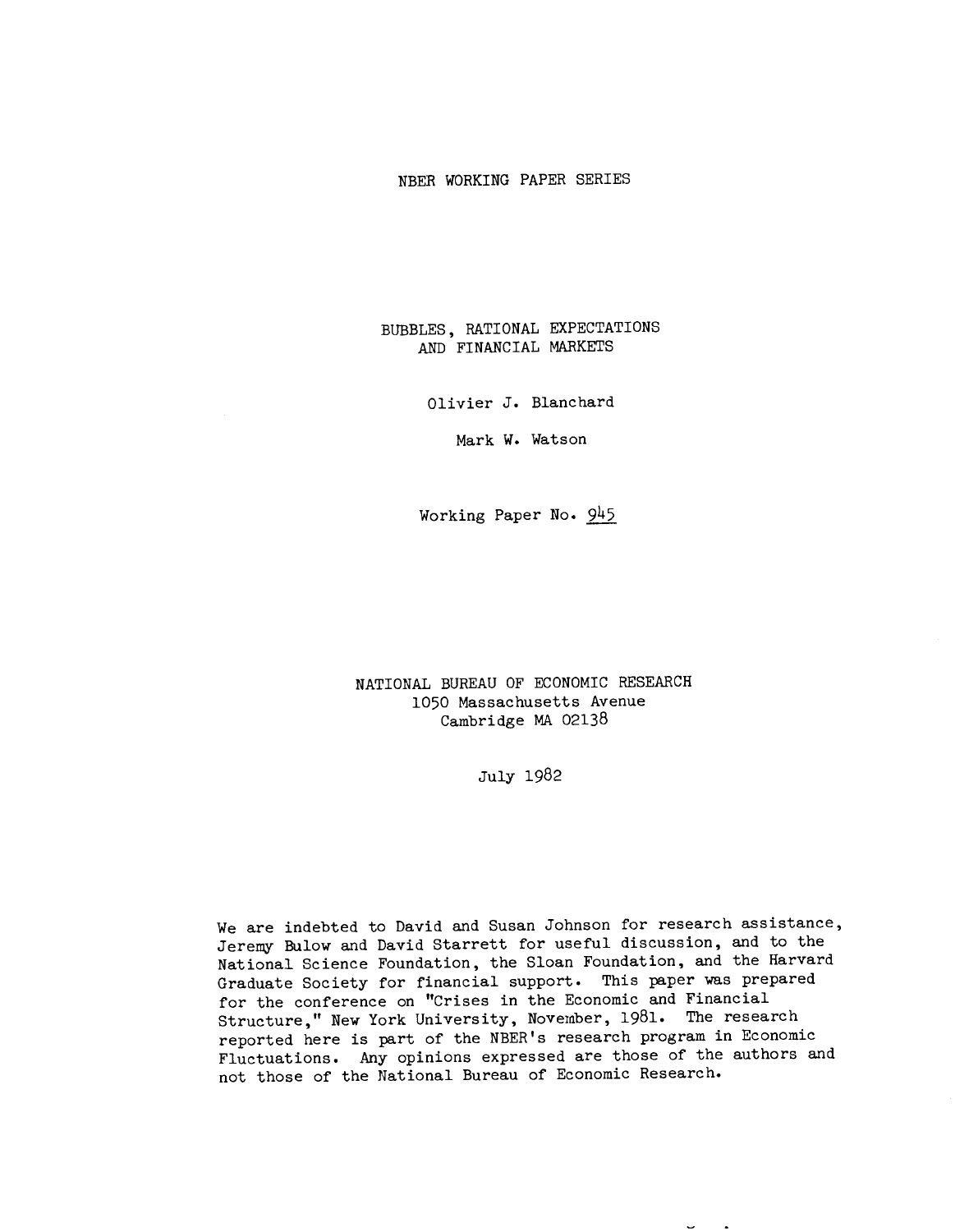#### Bubbles, Rational Expectations and Financial Markets

#### Abstract

This paper investigates the nature and the presence of bubbles in financial markets.

Are bubbles consistent with rationality? If they are, do they, like Ponzi games, require the presence of new players forever? Do they imply impossible events in finite time, such as negative prices? Do they need to go on forever to be rational? Can they have real effects? These are some of the questions asked in the first three sections. The general conclusion is that bubbles, in many markets, are consistent with rationality, that phenomena such as runaway asset prices and market crashes are consistent with rational bubbles.

In the last two sections, we consider whether the presence of bubbles in a particular market can be detected statistically. The task is much easier if there are data on both prices and returns. In this case, as shown by Shiller and Singleton, the hypothesis of no bubble implies restrictions on their joint distribution and can be tested. In markets in which returns are difficult to observe, possibly because of a nonpecuniary component, such as gold, the task is more difficult. We consider the use of both "runs tests" and "tail tests" and conclude that they give circumstantial evidence at best.

> Olivjer J. Blanchard Mark W. Watson Dept. of Economics Harvard University Cambridge, MA 02138 (617) 495—2119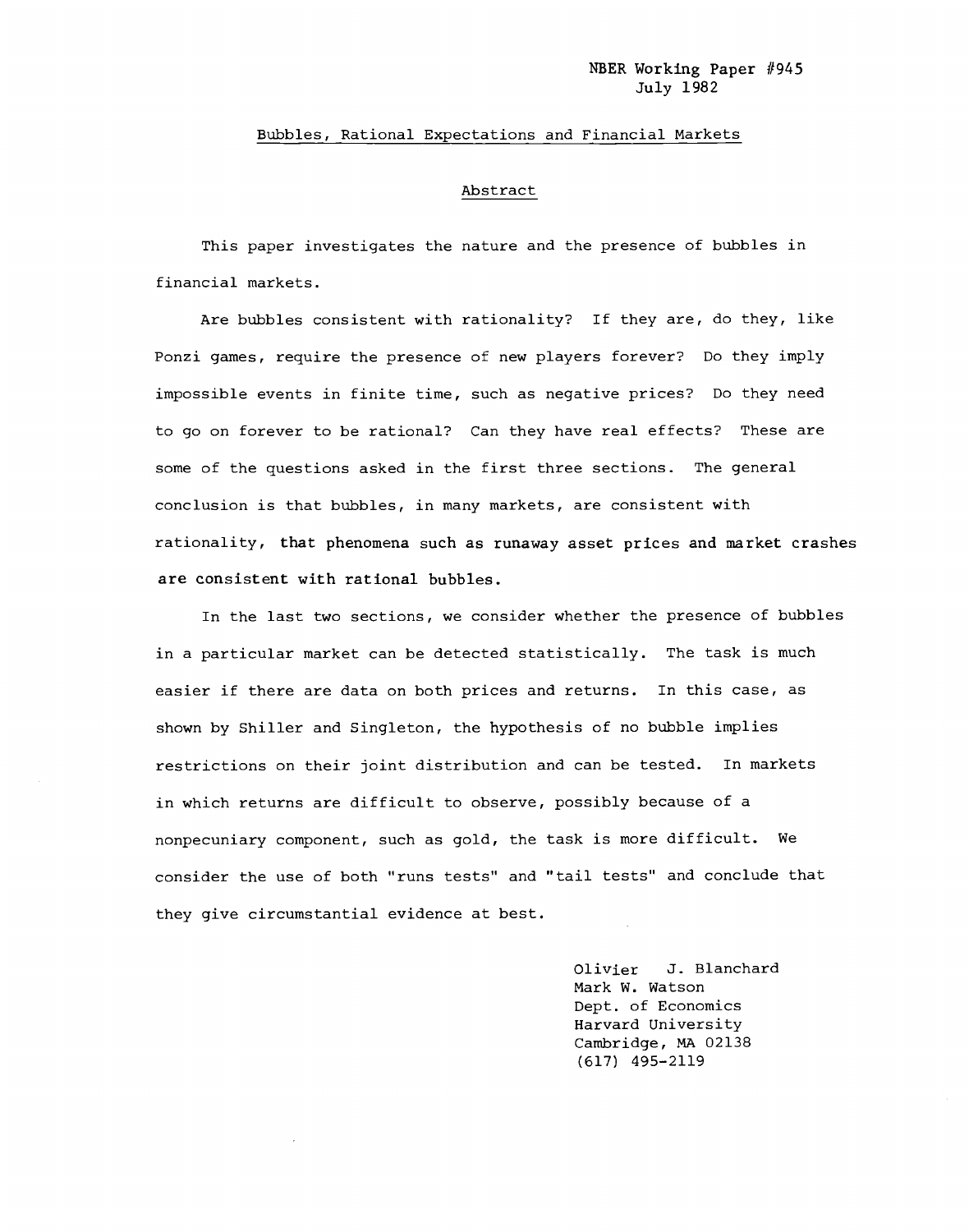#### Introduction

Economists and financial market participants often hold quite different views about the pricing of assets. Economists usually believe that given the assumption of rational behavior and of rational expectations, the price of an asset must simply reflect market fundamentals, that is to say, can only depend on information about current and future returns from this asset. Deviations from this market fundamental value are taken as prima facie evidence of irrationality. Market participants on the other hand, often believe that fundamentals are only part of what determines the prices of assets. Extraneous events may well influence the price, if believed by other participants to do so; "crowd psychology" becomes an important determinant of prices.

It turns out that economists have overstated their case. Rationality of both behavior and of expectations often does not imply that the price of an asset be equal to its fundamental value. In other words, there can he rational deviations of the price from this value, rational bubbles.

The purpose of the paper is twofold. The first is to characterize 'the conditions under which such a deviation may appear, the shape it may take and the potential implications of such deviations. The second is to investigate how we can discover such deviations empirically. Some of the paper is a review of recent .work, but much of it is exploratory in nature and will appear a bit tentative. Although this is no doubt due to shortcomings in the authors' thinking, it may also be due to the nature of these bubbles. They present economists and econometri-. cians with many questions to which they may have little to say.

Some may object to our dealing with rational bubbles only. There is little question that most large historical bubbles have elements of irrationality (Kindleberger [1978) gives a fascinating description of many historical bubbles). Our justification is the standard one: it is hard to analyze rational bubbles. It would be much harder to deal with irrational bubbles.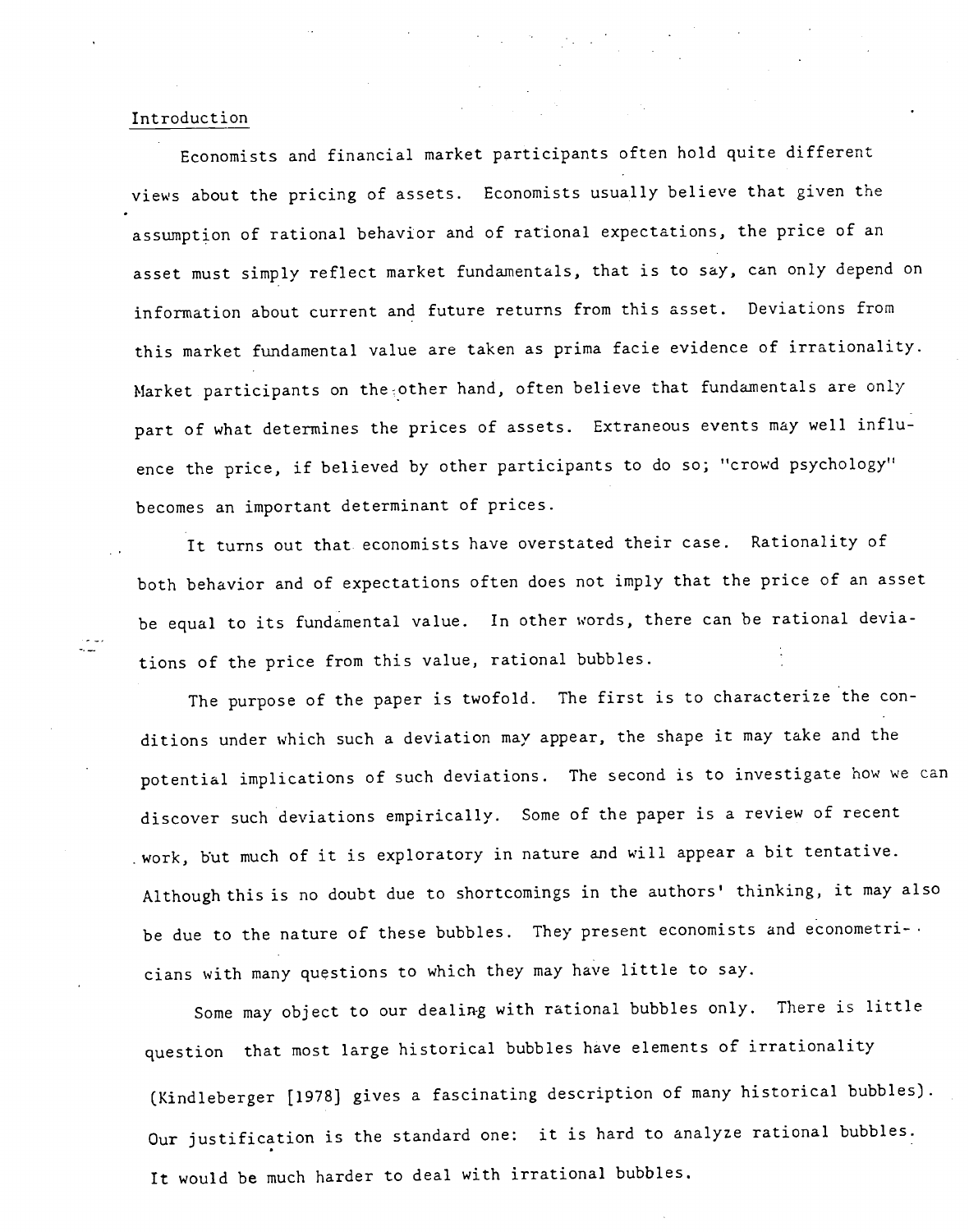# Section I Rationality, Arbitrage and Bubbles

 $R_{\perp} = \frac{C_{\perp} L}{2}$ 

Rationality of behavior and of expectations, together with market clearing, imply that assets are voluntarily held and that no agent can, given his private information and the information revealed by prices, increase his expected utility by reallocating his portfolio.

With many more assumptions, this leads to the standard "efficient market" or "no arbitrage" condition.

 $t = \frac{p_{t+1}^{T} - p_t + x_t}{p_t}$ 

Let

then  $E(R_r | R_r) = r$  or equivalently

(1)  $E(p_{t+1}|n_t) - p_t + x_t = rp_t$ .

 $P_t$  is the price of the asset,  $x_t$  the direct return. We shall refer to  $x_t$  as the "dividend," although it may take, depending on the asset, pecuniary or non-pecuniary forms.  $R_t$  is therefore the rate of return on holding the asset, which is the sum of the dividend price ratio and the capital gain.  $\Omega_t$  is the information set at time t, assumed common to all agents. The condition therefore states that the expected rate of return on the asset is equal to the interest rate r, assumed constant.

Among the assumptions needed to get equation (1) some are inessential and could be relaxed at the cost of increased notational complexity. These are the assumptions of a constant interest rate, no constraints on short sales and risk neutrality. One assumption is, however, of more consequence: it is that, at least after having observed the price, all agents have the same information. As we shall show, bubbles can exist even in this case and these bubbles would remain even if agents have differential information. The question is, however, whether differential information allows for a larger class of bubbles, and whether some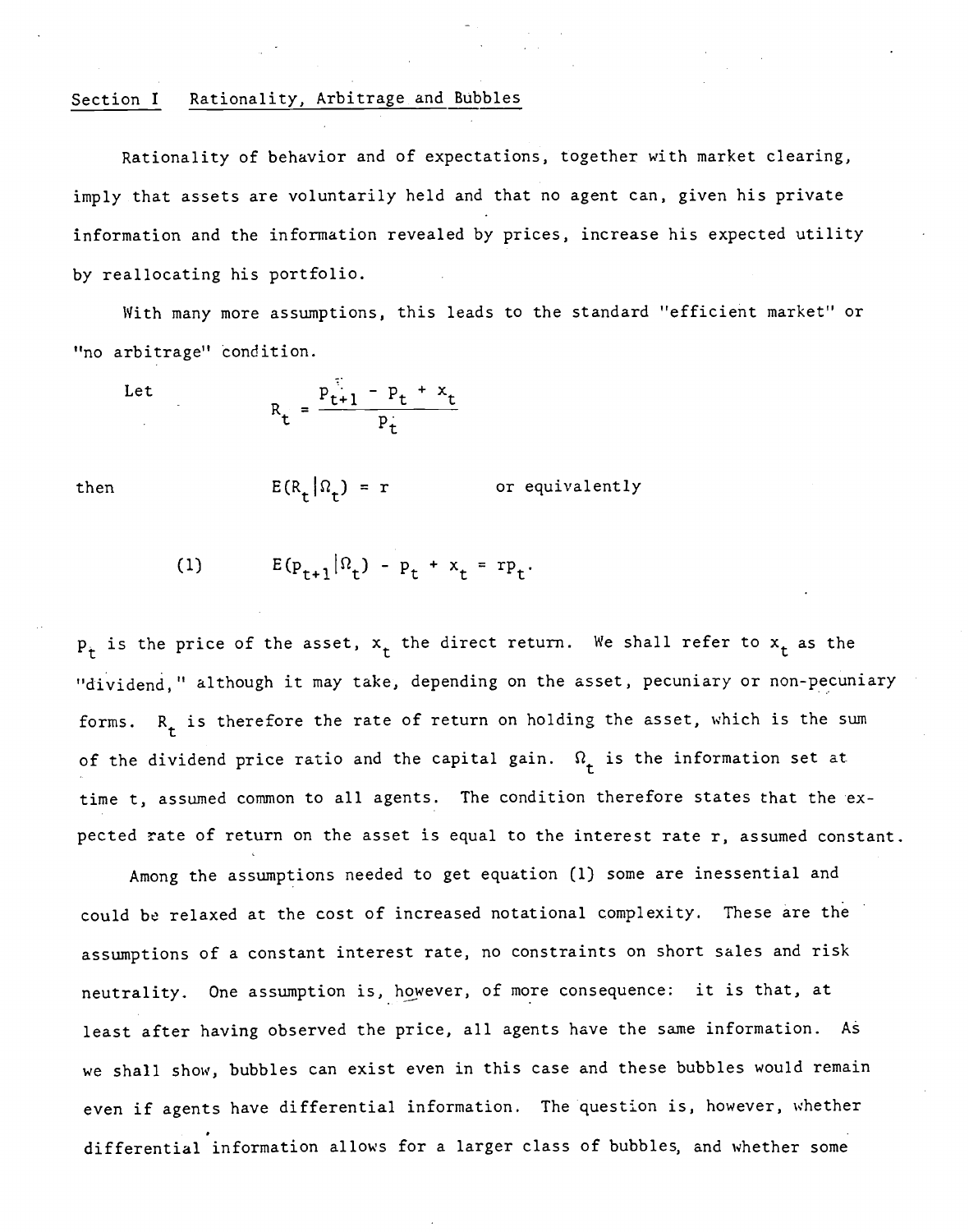aspects of real world bubbles involve differential information. We shall return. to this issue -- with not much to say -- after we define bubbles. (Note also that because of the common. information assumption, equation (1) is stronger than the usual "efficient market" formulation, which is that, for the subset of information common to all agents,  $\omega_{+}$ , the following relation holds:

$$
E(p_{t+1}|\omega_t) - p_t + x_t = rp_t
$$

Given the assumption of rational expectations and that agents do not forget, so that  $\Omega_t \subseteq \Omega_{t+1}$ , we can solve equation (1) recursively forward, using:

$$
E(E \left( . \left| \Omega_{t+i} \right) \right| \Omega_t) = E( . \left| \Omega_t \right) \qquad \text{vi } \geq 0
$$

. Thus the following  $p_t^*$  is a solution to equation (1):

(2) 
$$
p_t^* = \sum_{i=0}^{\infty} \theta^{i+1} E(x_{t+i}|\Omega_t) \qquad \theta \equiv (1+r)^{-1} < 1.
$$

p\* is the present value of expected dividends and thus can be called the "market fundamental" value of the asset. (The term is standard in financial markets. It was introduced in economics in a similar context by Flood and Garber [1980]).  $p^*$  is, however, not the only solution to (1). Any  $p_r$  of the following form is a solution as well:

(3) 
$$
p_t = \sum_{i=0}^{\infty} \theta^{i+1} E(x_{t+i} | \Omega_t) + c_t = p_t^* + c_t
$$
, with  

$$
E(c_{t+1} | \Omega_t) = \theta^{-1} c_t
$$

Thus the market price can deviate from its market fundamental value without violating the arbitrage condition. As  $\theta^{-1}$  > 1, this deviation  $c_{t}$  must, however be expected to grow over time. (1)

Can this deviation  $c_t$  embody the popular notion of a "bubble", namely movements in the price, apparently unjustified by information available at the time,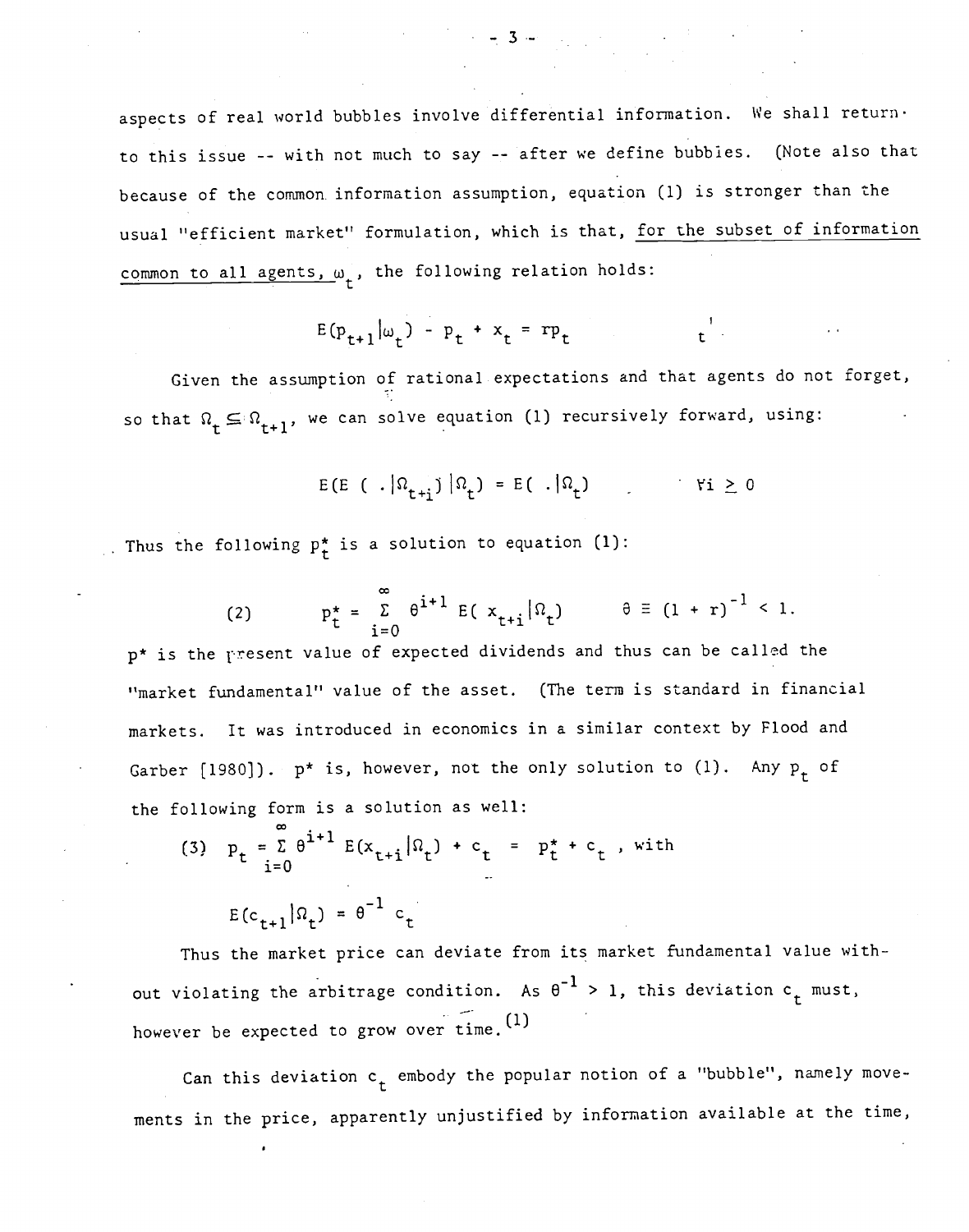taking the form of a rapid increase followed by a burst or at least a sharp decline? The following three examples give paths of  $c_{\mathbf{t}}$  which satisfy equation (3) and seem to fit this notion.

The simplest is that of a deterministic "bubble,"  $c_t = c_0 e^{-t}$ . In this case the higher price is justified by the higher capital gain and the deviations grow exponentially. To be rational, such an increase in the price must continue forever, making such a deterministic bubble implausible. Consider, therefore, the second example:  $\mathbb{S}^*_{1}$ 

(4) 
$$
c_t = (\pi \theta)^{-1} c_{t-1} + \mu_t
$$
 with probability  $\pi$   
 $= \mu_t$  with probability  $1-\pi$ 

where  $E(\mu_{t}|\Omega_{t-1}) = 0$ 

How will such a bubble look? In each period, the bubble will remain, with probability  $\pi$ , or crash, with probability 1- $\pi$ . While the bubble lasts, the actual average return is higher than r, so as to compensate for the risk of a crash. The average duration will be of  $(1-\pi)^{-1}$ . There can be many minor extensions of this example, which also appear to capture certain aspects of bubbles. The probability that the bubble ends may well be a function of how long the bubble has lasted, or of how far the price is from market fundamentals. If  $\pi$  increases for some period of time,  $c_t$  will be growing at a decreasing exponential expected rate; if  $\pi$  decreases, the higher probability of a crash leads to an acceleration while the bubble lasts.

In these two examples, the bubble proceeds independently of the fundamental value. There is no reason for this to be true as the last example shows. Consider a war related stock which pays I every period if there is a war, and 0 if there is no war. Suppose a war starts and that in each period there is a probability  $\pi$  that the war goes on, a probability (1- $\pi$ ) that it

 $-4-4$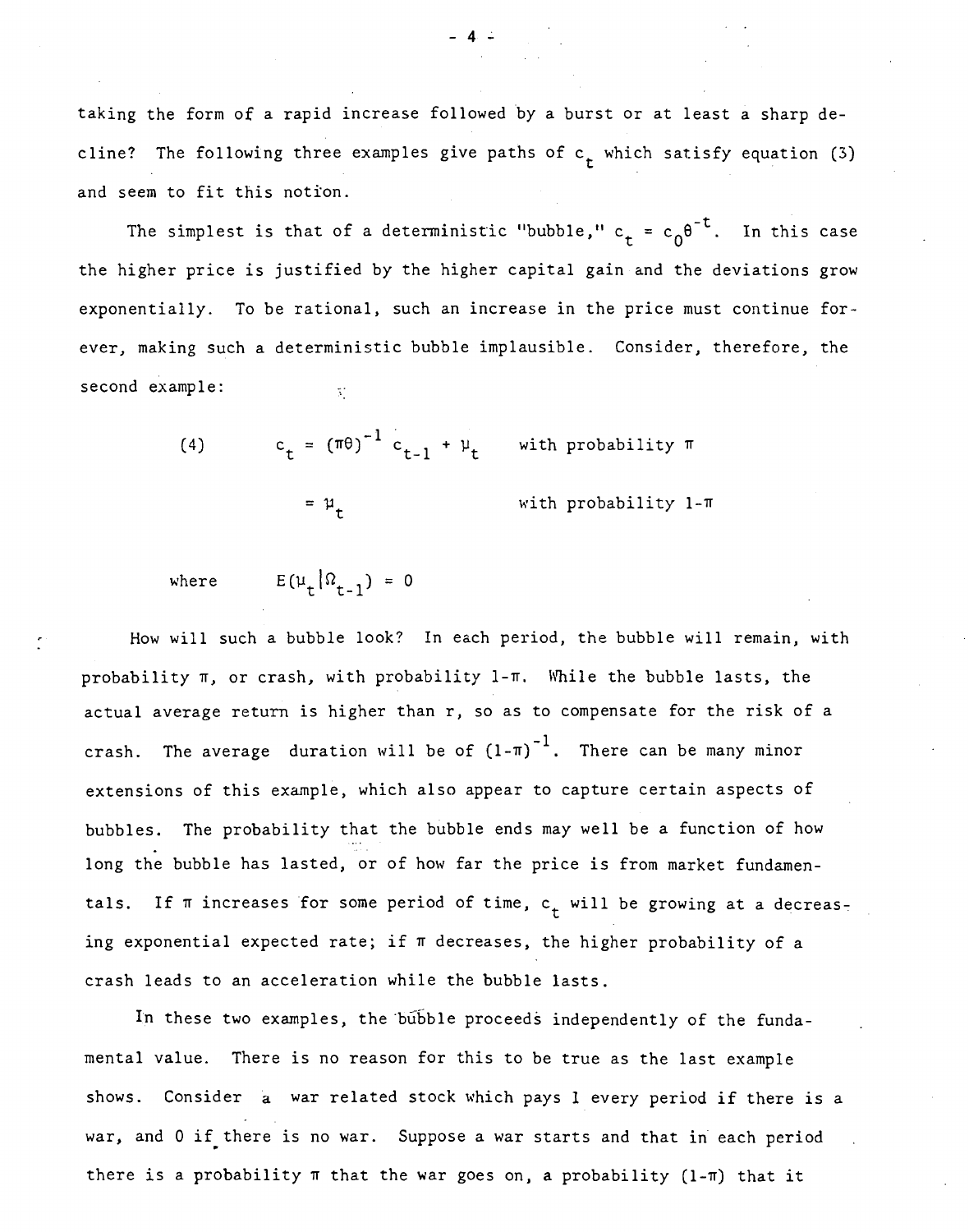stops forever. The fundamental value is therefore. equal to:

$$
p_{t}^{*} = \sum_{i=0}^{\infty} \theta^{i+1} E(x_{t+i} | \Omega_{t}) = \sum_{i=0}^{\infty} \theta^{i+1} \pi^{i} = \theta (1 - \theta \pi)^{-1}
$$

Furthermore, it is constant during the duration of the war. The price may, however, increase above p\* in anticipation of future increases during the war. For example, the following bubble might arise:

$$
c_t = c_0
$$
  
 $c_{t+i} = (\theta \pi)^{-1} c_{t+i-1}$  if there is war at t+i,

 $=0$  if there is no war at t+i.

This will lead to an increase in the price above its fundamental value initially, a further increase during the war, and a crash in both the fundamental value and the bubble when the war ends.

Now that a definition and examples of bubbles have been given, we may return to the simplifying assumptions made to obtain equation (1). What if agents were risk averse? As the last two examples show, bubbles are likely to increase the risk associated with holding the asset. If agents are risk averse, a higher expected return will be required for agents to hold it. Thus, the price will have to be expected to grow even faster than in equation (3). If the probability of a crash increases for example, the price, in the event the crash does not take place, will have to increase faster, not only to compensate for the increased orobability of a fall, but also to compensate for the large risk involved in holding the asset.

What if agents do not have the same information? Each agent will then have his own perception of the fundamental value, given by equation (3), with the agent's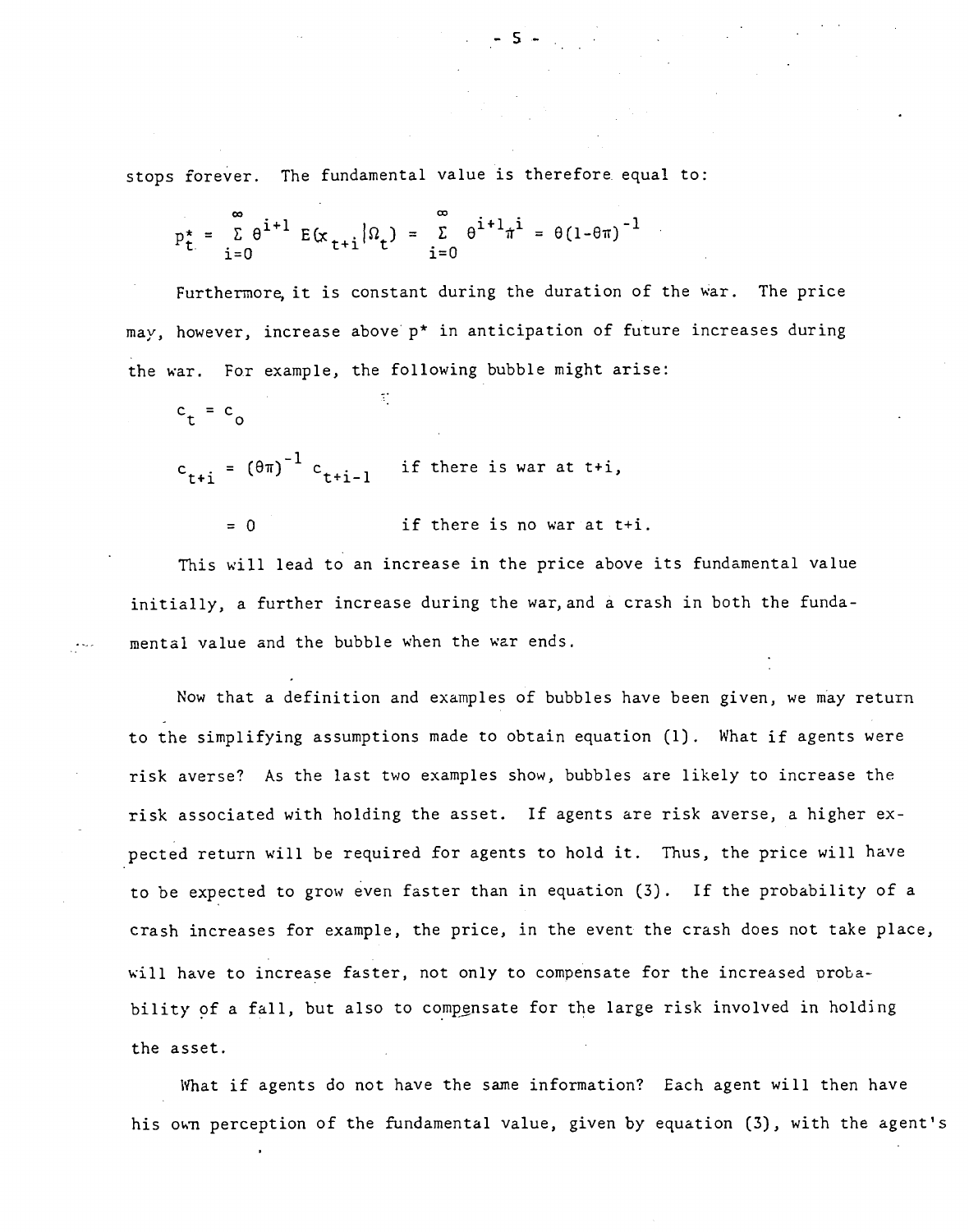information set  $\Omega_{\text{it}}$  replacing  $\Omega_{\text{t}}$ . As agents may not have the same fundamental value, they will not perceive the same bubble. There will be agent specific bubbles, defined as the difference between the price and the agent's perception of the fundamental value. These bubbles must still satisfy the second part of equation (3), with  $\Omega_{\text{it}}$  replacing  $\Omega_{\text{t}}$ : they must be expected to grow exponentially, at rate  $\theta^{-1}$ . Could it then be that some agents in the market know that there is a bubble while others do not? A typical speculation scheme of the 1920's (Thomas and Morgan Witts [1979]) was the creation of a high volume of buying by traders having the reputation of being informed, in the hope of creating additional buying by uninformed traders and a subsequent bubble. If such schemes were consistent with rationality of uninformed traders, we might gain insights on how bubbles start. At this stage, however, we do not know the answer (Tirole [1980] makes some progress in this direction).

 $-6-$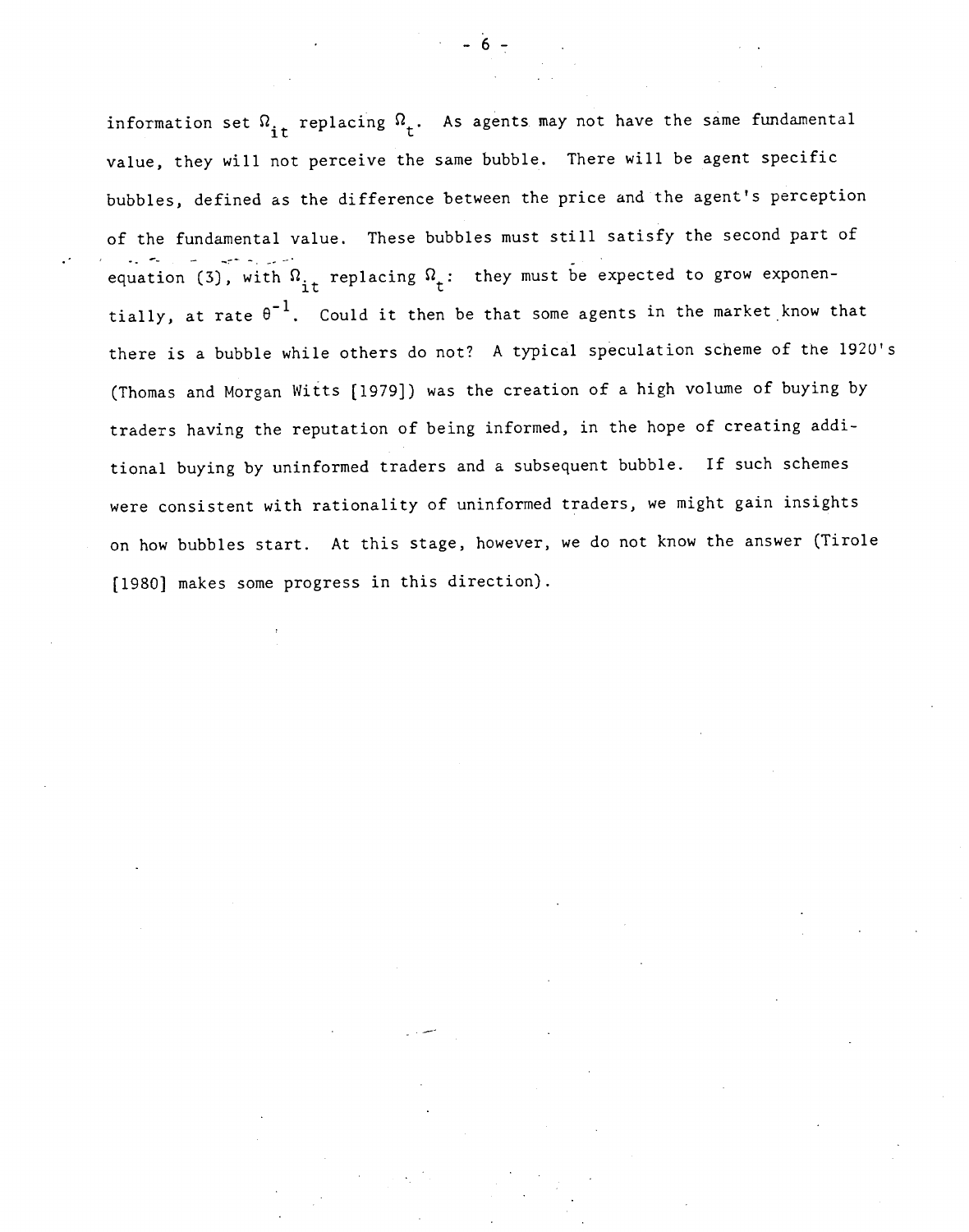# Section II Bubbles and transversality conditions

The previous section has only shown that arbitrage does not by itself prevent bubbles. Could there be, however, other conditions, imposed either institutionally or from market clearing or implied by rationality such that bubbles can in fact be ruled out? This section considers whether such conditions may exist.

As any deviation  $c_t$  must satisfy condition (3), this implies by successive iteration.

(5) lim  $E(c_{t+i}|\Omega_t) = +\infty$  if  $c_t > 0$ i<br>i→ ∞

$$
= -\infty \quad \text{if} \quad c_t < 0
$$

This is true even for the last two examples. Although the probability that the bubble ends tends to one as the horizon increases, the very large and increasing value of the price if the bubble does not end implies that the expected value of the price increases as the horizon increases.

Condition (5) is clearly impossible to satisfy for any asset redeemable at a given price at a given date. For such assets, the price must equal the par value on that date: the deviation must be zero on that date. Working backwards, the deviation must be zero today. Thus there cannot be bubbles on bonds, except on perpetuitieS.

Condition (5) also implies that, at least for the model considered here, there cannot be negative bubbles. A negative value of  $c_t$  today implies that there is a positive probability, possibly very small, that at some time t+i,  $c_{t+1}$  will be large and negative enough to make the price negative. If the asset can be disposed of at no cost, its price cannot in fact be negative<sup>(2)</sup>; rationality implies that  $c_t$  cannot be negative today. This argument may,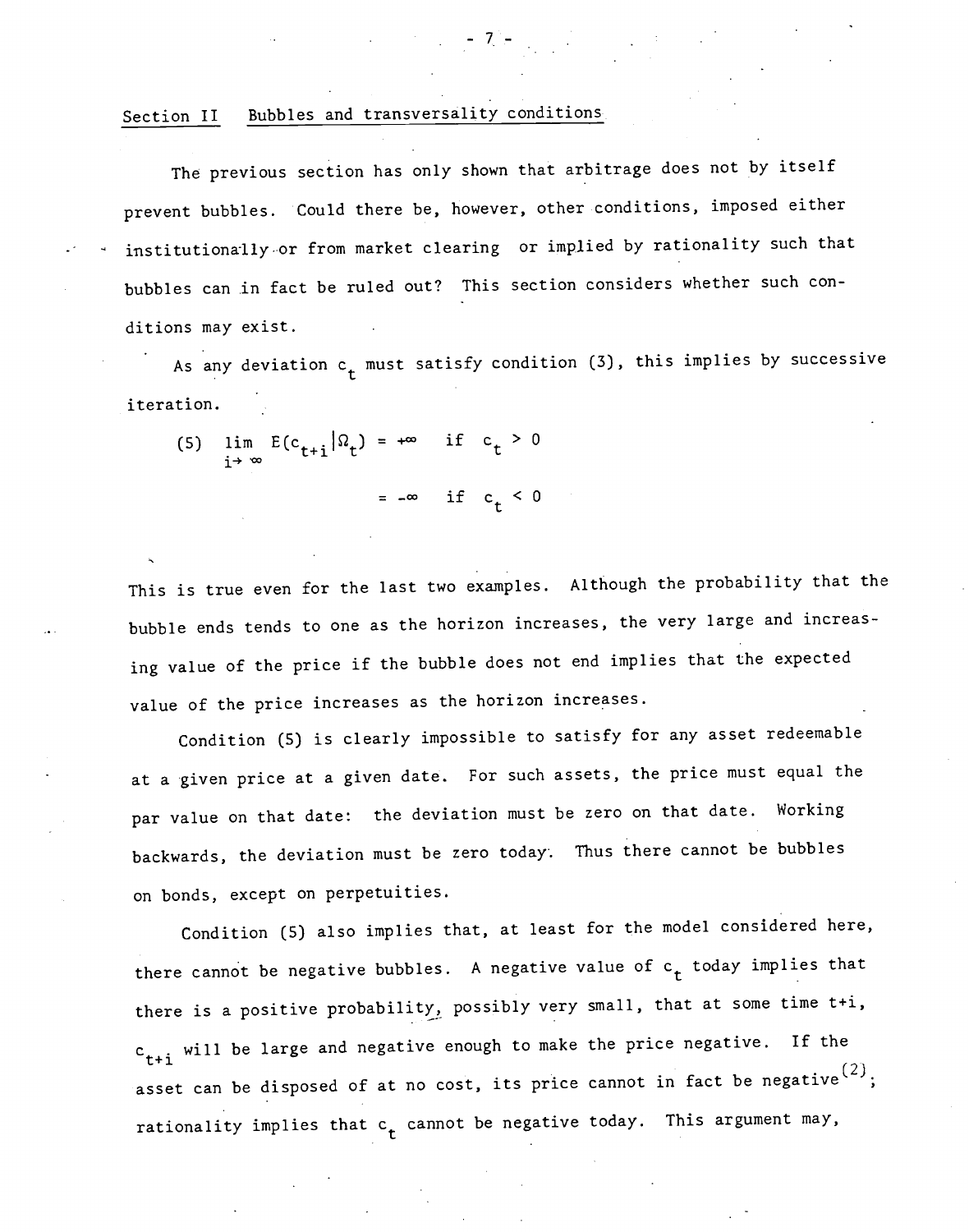however, be pushing rationality a bit too far. For negative values of  $c_{+}$ , the probability of the price becoming negative may be so small, and the future time so far as to be considered - nearly rationally - irrelevant by market participants.

Apart from institutional boundary conditions, have we exhausted the restrictions imposed by rationality? Bubbles resemble Ponzi games. Ponzi games which grow too fast are inconsistent with rationality. Isn't it the same for bubbles? It may indeed be.

Suppose first that there is a finite number of infinitely lived players market participants. If the price is below the market fundamental, then it will pay to buy the asset and to enjoy its returns - or to rent it out to agents who enjoy it most in each period - forever, i.e. never to sell it again. Thus there cannot be a negative bubble. What if the price is above market fundamentals? With short selling, it will pay to sell the asset short forever and thus again there cannot be a positive bubble. The same result arises, however, even in the absence of short selling. The only reason to hold an asset whose price is above its fundamental value is to resell it at some time and to realize the expected capital gain. But if all agents intend to sell in finite time, nobody will be holding the asset thereafter, and this cannot be an equilibrium. (This point is made more rigorously by Tirole [1980].) Therefore, with rationality and infinitely lived agents, bubbles cannot emerge.

As for Ponzi games, what is needed is the entry of new participants. If a market is composed of successive "generations" of participants, then the above arguments do not hold and bubbles can emerge.

This section ends with another set of intellectual speculations. We have shown where bubbles may exist. Can we say where bubbles are more likely to appear? Bubbles are probably more likely in markets where fundamentals are difficult to assess, such as the gold market. If we assume that gold has two uses, one

-8-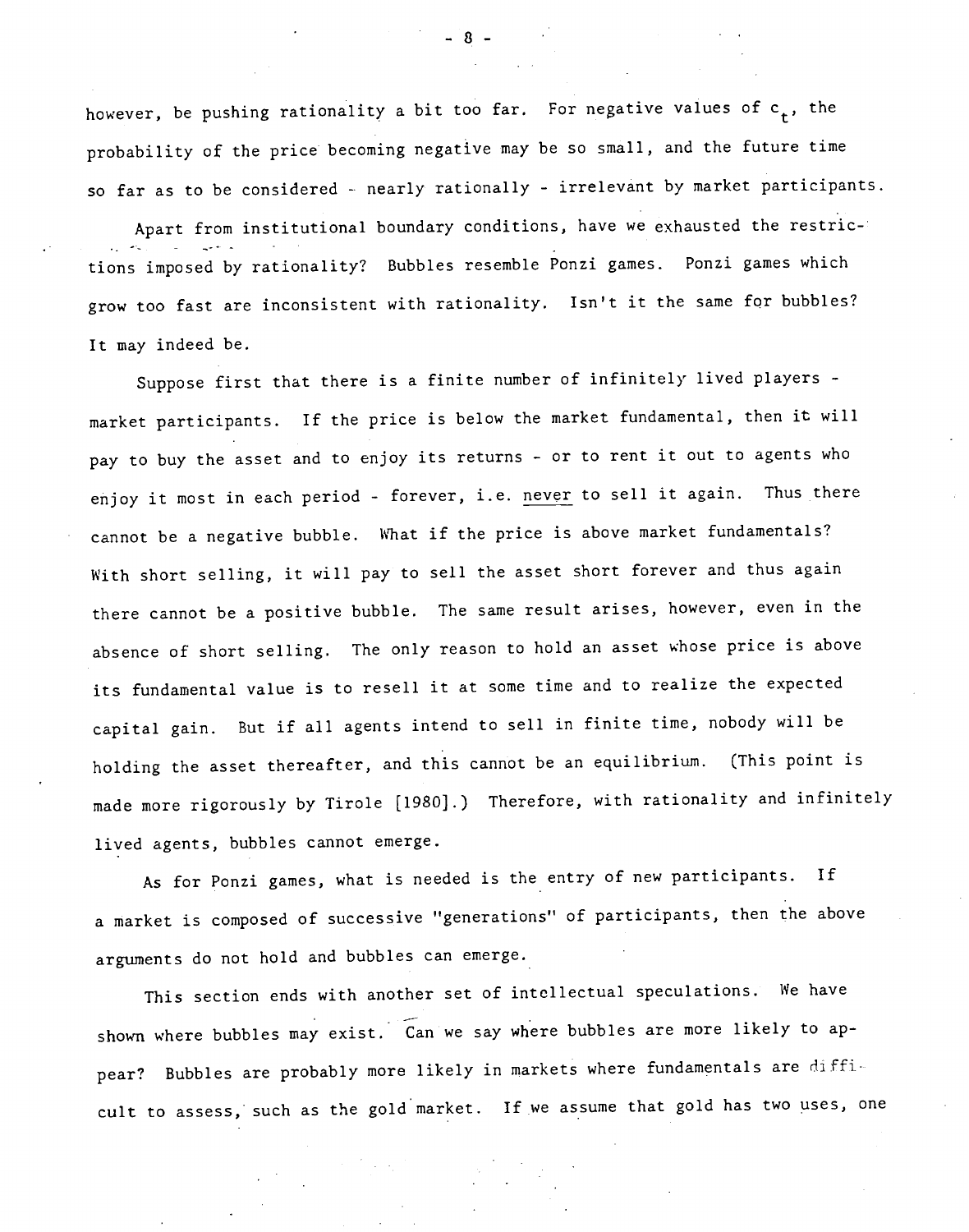industrial use and a precautionary use against major catastrophies, the market fundamentals for gold are the factors affecting future flow industrial demand and flow supply, as well as the determinants of these major catastrophies. These are difficult to assess, as least for the average market participant. He is more likely to base his choice of whether or not to hold the asset on the basis of past actual returns, rather than on the basis of market fundamentals. He may hold gold at ahigh price because gold has yielded substantial capital gains in the recent past. By the sane argument, bubbles are less likely for assets with clearly defined fundamentals such as blue chip stocks or perpetuities.

-9-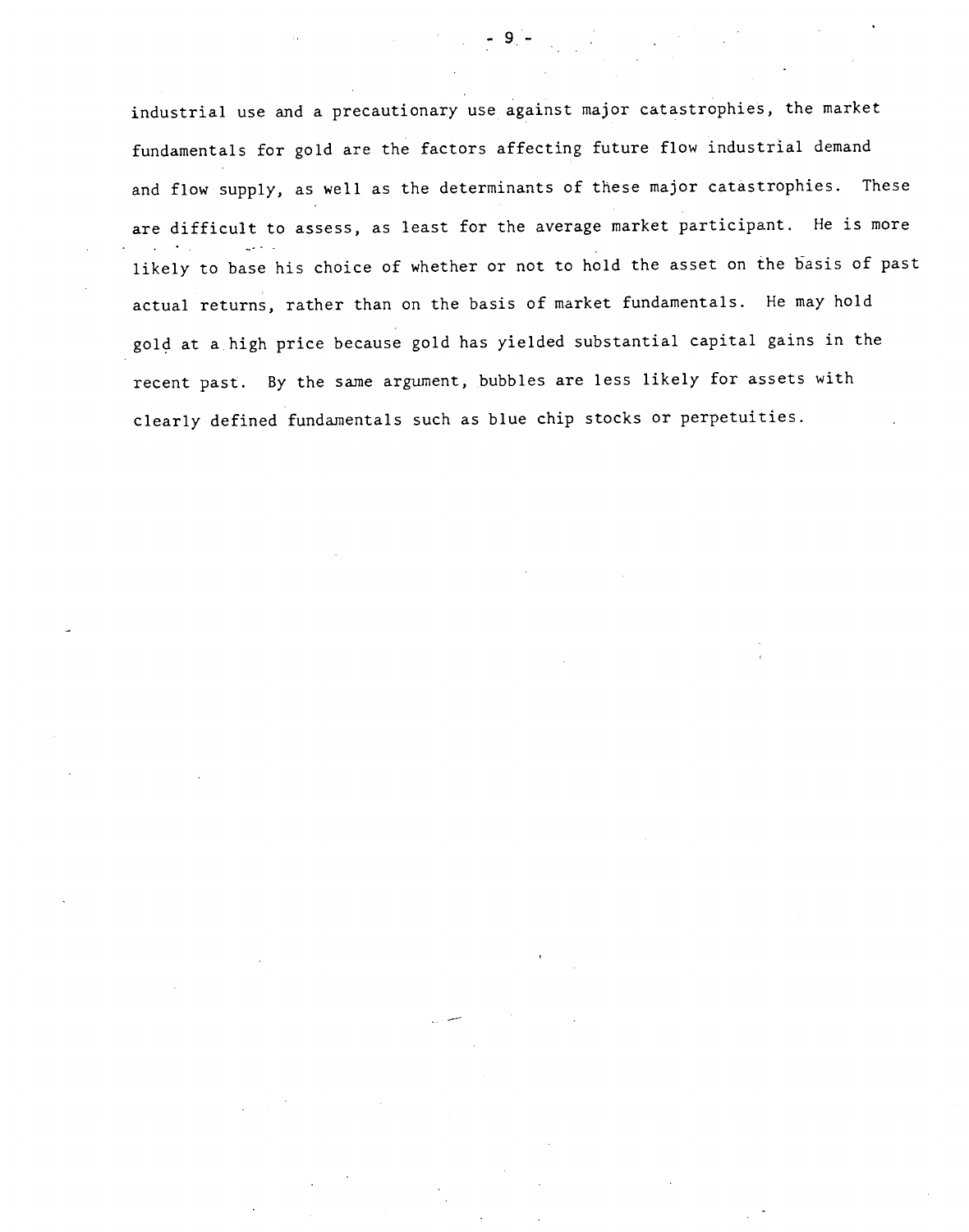## Section III Real effects of bubbles

Until now, we have taken the market fundamentals as given, unaffected by the bubble. Bubbles, however, have real effects and do in turn affect market fundamentals, further modifying the behavior of prices.

## Bubbles and production of the asset.

If the asset is not reproducible, the bubble will simply lead to rents to the initial holders. Many assets subject to bubbles are, however, partly reproducible. Consider for example housing:

Housing can be thought of as an asset composed of two inputs, land and structures. There is an upward sloping supply curve for land. The supply of structures is inelastic in the short run, elastic in the long run. In a well functioning market in steady state, the price of houses is equal to the present value of housing services - "rents". In turn, the price and associated return to building structures are such that new housing construction equals the depreciation on the existing stock. (Poterba [1980] formalizes the housing market along those lines, although he does not include land.) Suppose now that a deterministic bubble starts in this market, with agents ready to pay more than market fundamentals. The higher price of housing implies higher returns to housing construction, a larger housing stock in the future, and thus, given an unchanged demand for housing services, lower rents in the future. This implies a decrease in the present discounted value of future rents: the bubble has the effect of immediately decreasing the market fundamental value. What happens over time? The price of housing increases, as the bubble must grow exponentially, leading to a higher and higher housing stock and lower and lower rents. These lower rents are reflected in a lower and lower fundamental value of housing over time, which is simply the symptom of overproduction of housing. The increase in new housing construction may come to an end if land supply becomes entirely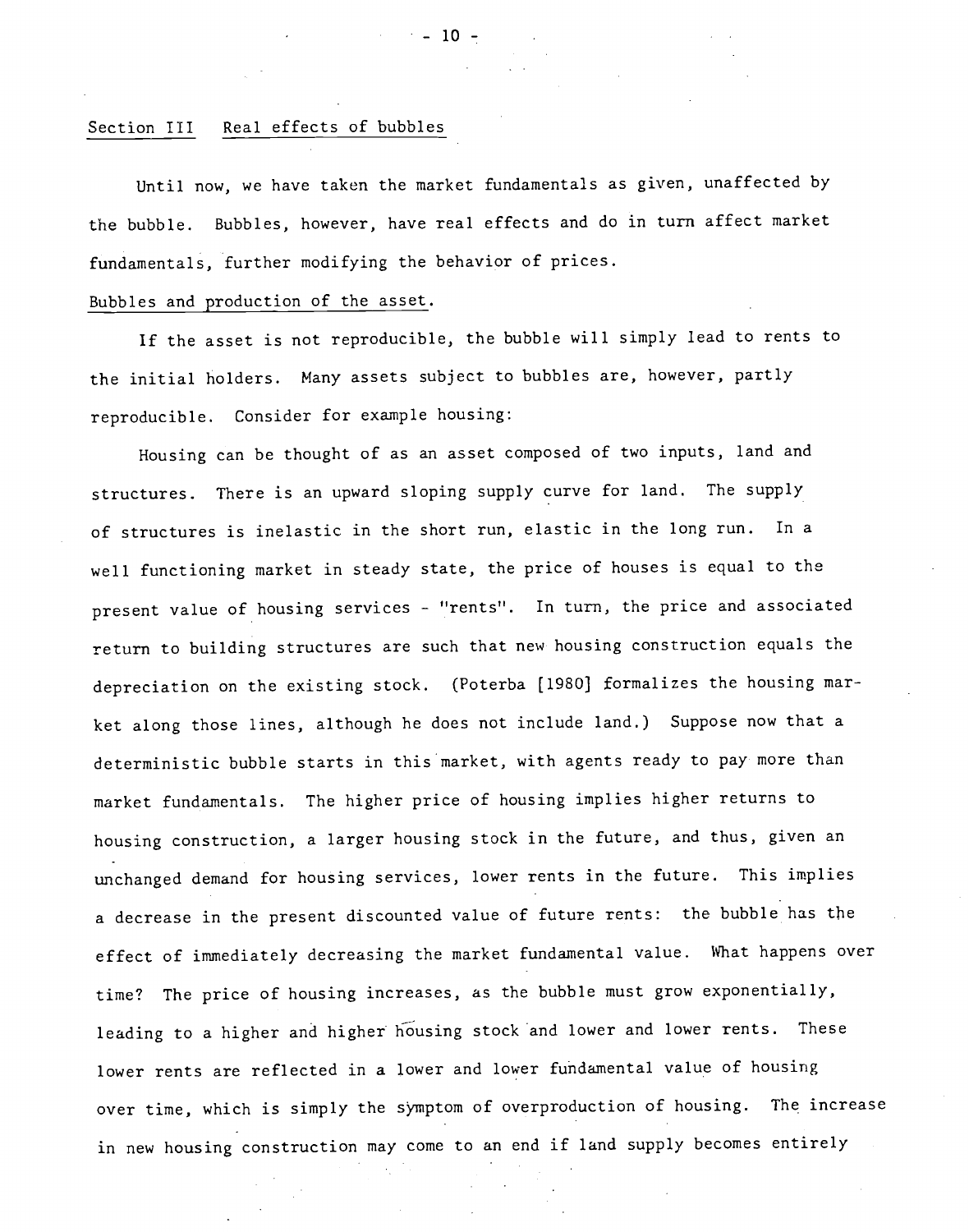inelastic, at which point further increases in the price become reflected entirely in land values. If the bubble is not deterministic but stochastic, the story is identical. When the bubble bursts, the price drops to a level lower than the pre-bubble level because of the very large housing stock.

Consider finally bubbles in the stock market. Suppose that a firm is initially in equilibrium, with a marginal product of capital equal to the interest rate. In the absence of bubble, the value of a title to a unit of capital, a share, is just equal to the replacement cost and the firm has no incentive to increase its capital stock. Suppose that a bubble starts on its shares, increasing the price, say by 10% above market fundamentals. Should the firm invest more or should it disregard the stock valuation? One answer is that it should add to the capital stock until the marginal product has been reduced by 10%. When this is done, the market fundamental is decreased by 10%, the share price is again equal to the replacement cost and initial shareholders

have made a profit on the new shares issued. The story thereafter is similar to the housing story above, with the fundamental value decreasing while the share value increases. (A more appealing strategy for the firm would be to issue shares and buy shares of other non-bubble firms, therefore avoiding the decrease in marginal product. This strategy is, however, inconsistent with the assumption that the bubble is on titles to capital in the initial firm.) The above answer, however, assumes that the bubble proceeds independently of the actions of the firm. It may well be that the bubble depends on those actions, for example bursting, if the firm issues "too many" new shares. Again here, there are many stories consistent with rationality and the economist has little to say about which one will prevail. It is therefore not clear how firms should react to bubbles on their stock, and this might explain why managers of firms seem sometimes to pay little attention to stock market movements.

 $-11 -$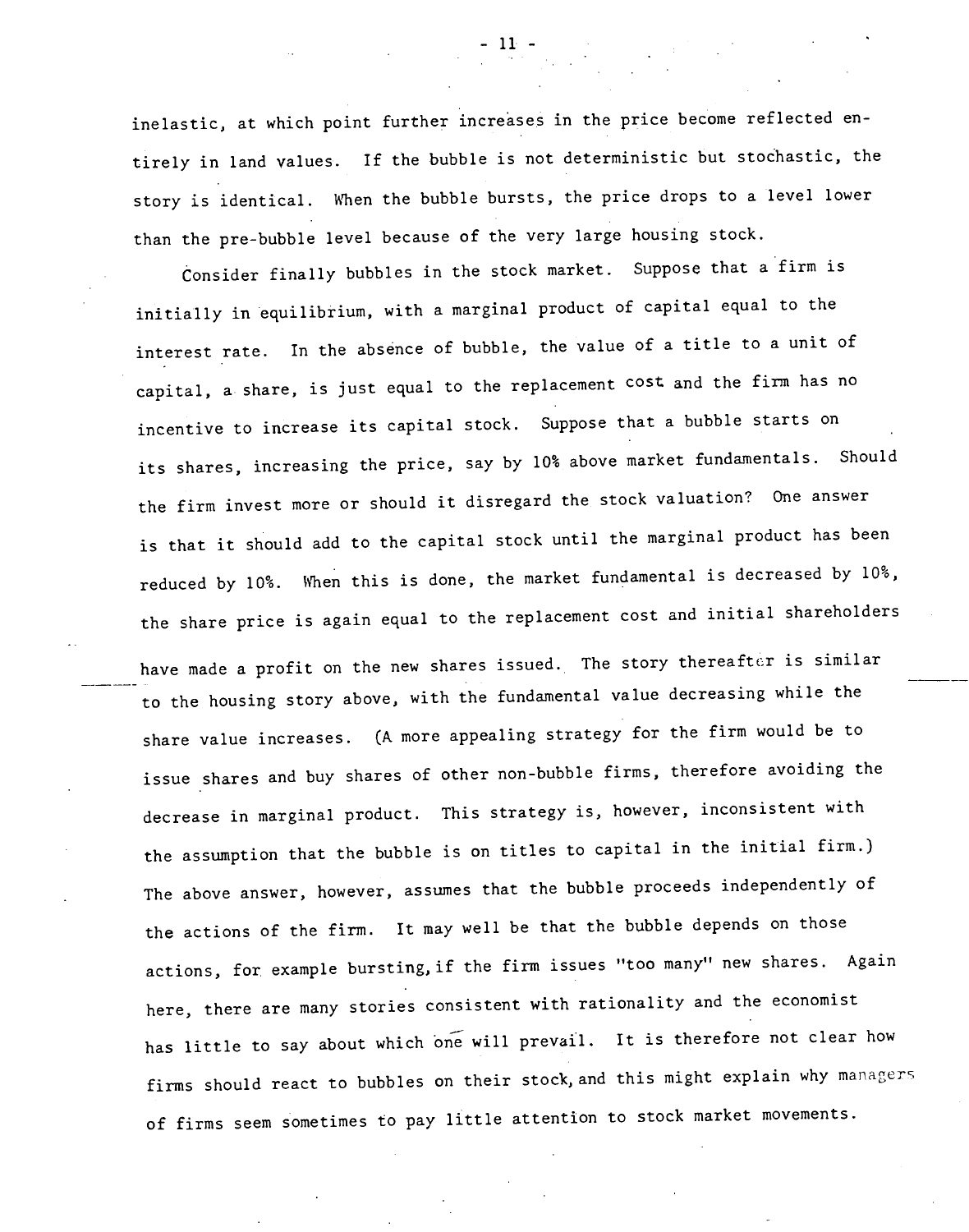# General equilibrium effects.

A bubble on the price of any asset will usually affect the prices of other assets, even if they are not subject to bubbles. The increase in the price of the asset which is subject to a bubble leads initially to both an increase in the proportion of the portfolio held in that asset and an increase in total wealth. The first will, if assets are not perfectly substitutable, require an increase in the equilibrium expected return on the asset with a bubble, a decrease in the equilibrium expected return on most other assets. The second effect will, by increasing the demand for goods and possibly for money, lead to an increase in the equilibrium average expected return. The net effect is ambiguous but likely to be a decrease in the price of most of the other assets, together with a further decrease in the fundamental value of the asset experiencing the bubble. A bubble on housing or gold may for example depress the stork market.

Bubbles may therefore have many real effects. This raises a question related to the previous sections. A rational bubble must be expected to grow exponentially. This may imply, when the effects on other markets are taken into account, that some other prices may be expected to grow or decrease exponentially as well. Won't this lead to expected negative prices or some such impossibility, ruling out the existence of a rational bubble in the initial market? The answer is that it depends. If for example, there exists a perfect substitute for a given asset, available in infinite supply at some - possibly. high - price, this prevents a positive bubble on this asset as it puts an upper bound on its price. It'is, however, possible to construct general equilibrium models in which bubbles cannot be ruled out. <sup>(3)</sup>

Ŧ

- 12 —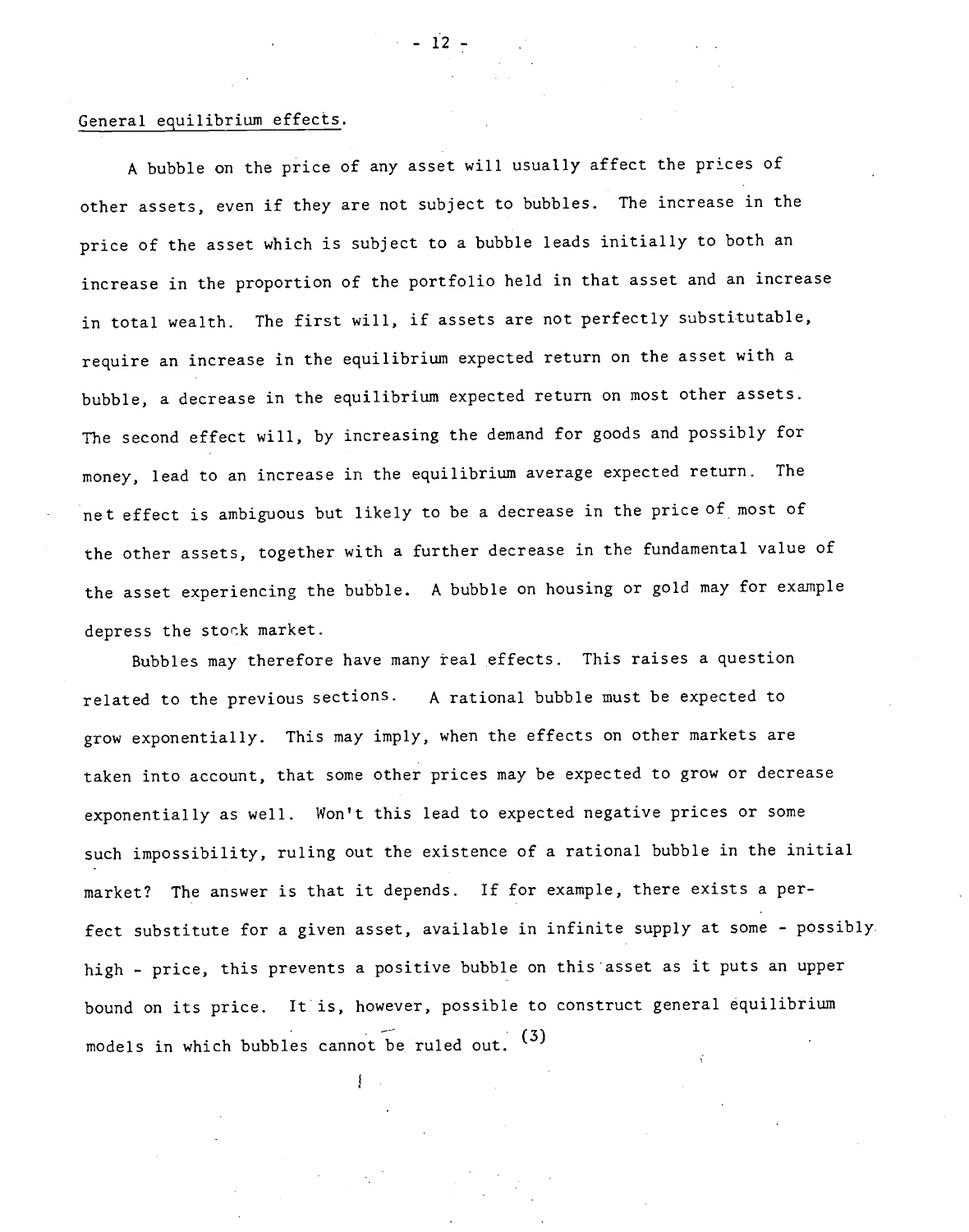# Section IV Looking'for Bubbles, I

Bubbles can have substantial real effects. It is therefore of some importance to know whether they are a frequent phenomenom or a theoretical possibility. of little empirical relevance.

One strategy is to specify a particular class of bubbles, to assume, for example, that they are deterministic, and to attempt to find whether bubbles of this class exist in a particular market. Although this sometimes may be a sound strategy (such as in the case of the German hyperinflation studied by Flood and Garber [1980]), bubbles can take many forms and specifying a class general enough to include most makes discovery very difficult. A better strategy, and the one we shall explore, is to find evidence of rejection of the "no-bubble" hypothesis, if possible in the direction of the hypothesis of the presence of bubbles. (Rejection of the null hypothesis of "no bubble" may be due to other phenomena than bubbles, such as irrationality.)

We therefore have to deal with two problems. The first is to characterize the restrictions on the behavior of the price, p, given the dividend, x, under the null hypothesis of no bubbles. The difficulty here is that even if p and x are observable, we usually have no knowledge about the way information on x is revealed to market participants. Information may come infrequently and in lumps; it may come from variables which the econometrician cannot observe, etc. The second problem is to find which of these restrictions are likely to be violated in the presence of bubbles. The difficulty here is the lack of structure on bubbles beyond condition (3).

If we only have data on p, and are unwilling to make any assumptions about the process generating x and the information process, there is no hope of showing the presence or absence of bubbles. Recall that p is a sum of two components, market fundamentals and bubbles. We cannot say something about one of these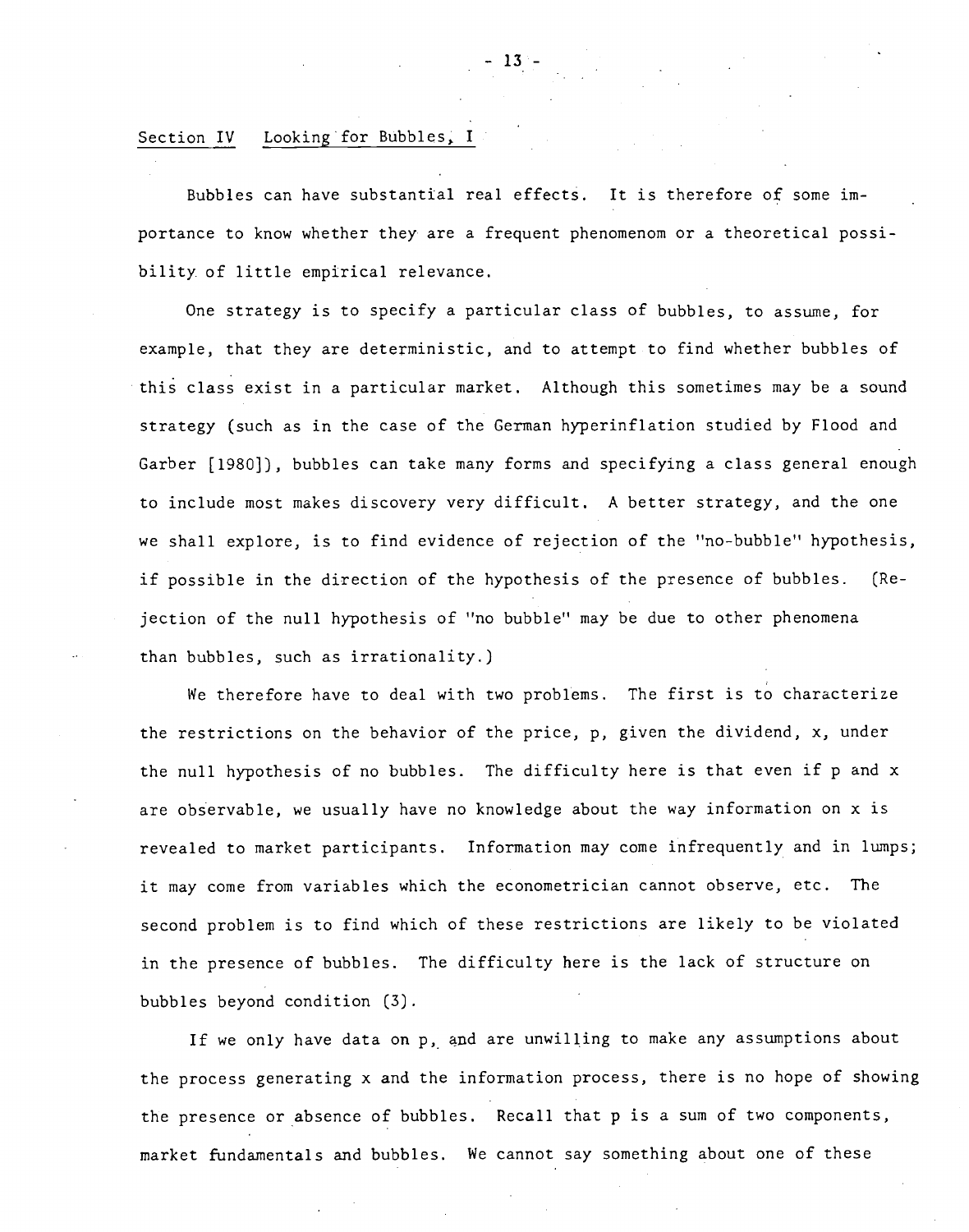components without knowing something about the other component.

This rather trivial point indicates how difficult it is to prove or disprove the existence of bubbles in a market like gold, where market fundamentals are hard to assess. It also implies that, to make progress we need data on x, or assumptions concerning the generation of expectations of x, or both.

In the next section we consider tests that can be carried out when only data on p are available. These tests are useful only if one is willing to make strong assumptions about x and the information structure. Their usefulness is therefore severely limited. In this section we consider tests that can be used when data on both p and x are available.

Intuition suggests that bubbles may affect the second moments of  $(p, x)$  in two ways. By introducing additional noise, they may increase the variance of p. They may also weaken the relation of p to its fundamental determinant x and thus decrease the correlations between p and x. We now consider these two intuitions in turn, making them more precise and operational.

# The Variance of p

We must distinguish between the unconditional and the conditional variances of p, given respectively by:

> $V_u \equiv E(p - E(p))^2$ and  $V_c \equiv E(p - E(p|\Omega_1))^2$

Note for future use that although V<sub>c</sub> involves  $E(p|\Omega_{-1})$ , which we do not observe, it is also related, given equation (1), to the variance of the excess return since  $V_c = E(p(R - r))^2$ 

It follows from equation (3) that if a stock is subject to a stochastic bubble, its unconditional variance is indeed infinite. This is not, howeyer,

 $- 14 -$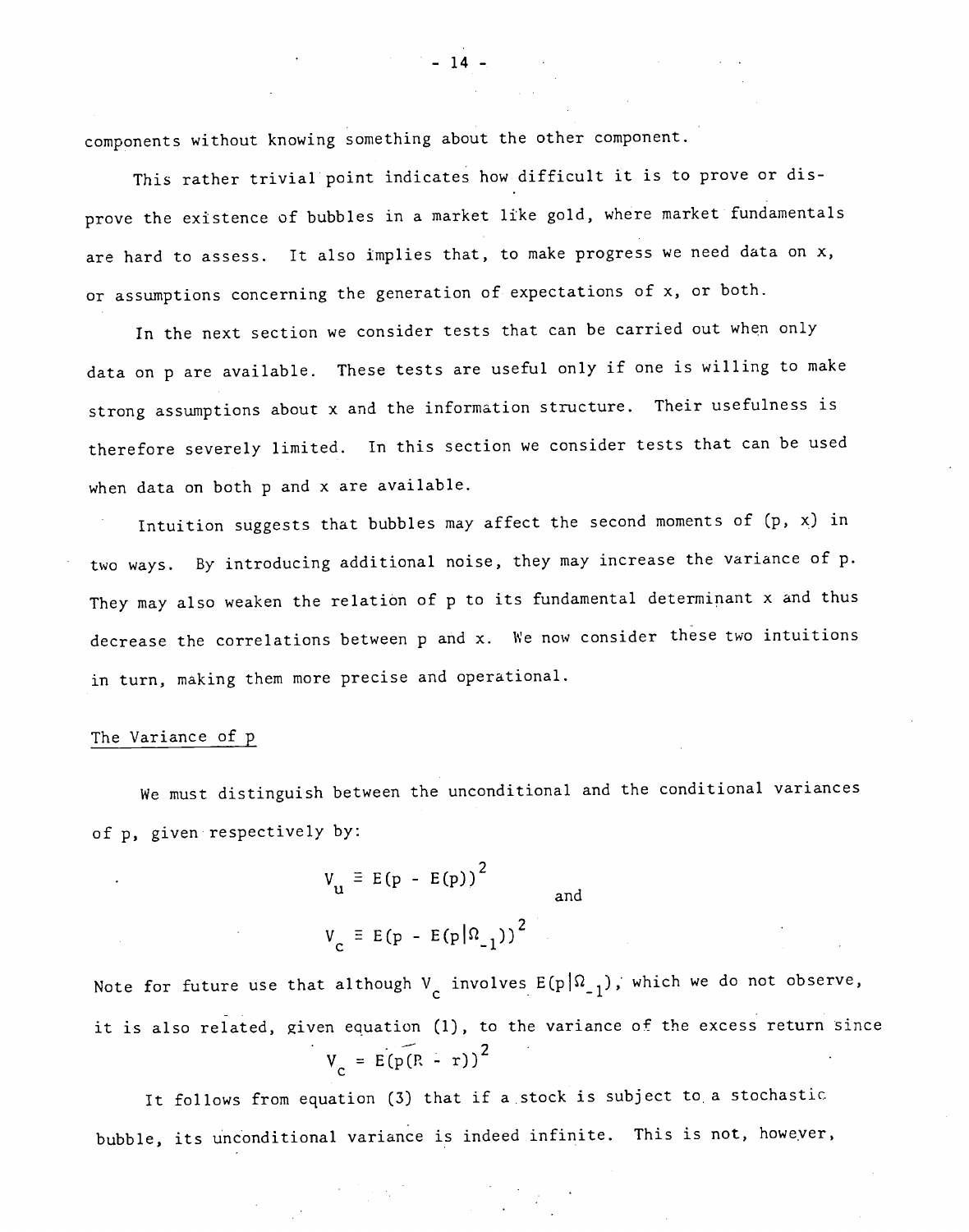necessarily the case for the conditional variance. The excess return, in the presence of a bubble, is given by:  $(4)$ 

$$
P_t - E(P_t | \Omega_{t-1}) = n_t + \varepsilon_t
$$

where

$$
\varepsilon_t \equiv c_t - E(c_t | \Omega_{t-1})
$$

and

$$
n_t = \sum_{i=0}^{\infty} \theta^{i+1} [E(x_{t+i}|\Omega_t) - E(x_{t+i}|\Omega_{t-1})]
$$

so that  $\varepsilon_t$  is the innovation in the bubble and  $n_t$  is the innovation in the market fundamental value. If  $\varepsilon_t$  and  $n_t$  are negatively correlated, the excess return could have a lower variance in the presence of a bubble. It is probably safe to assune that for most assets the innovations in the bubble are either uncorrelated or positively correlated with the innovations in x, in which case bubbles will increase the variance of the excess return and conditional variance of p.

What are the bounds on the conditional and unconditional variance of p imposed by the hypothesis of no bubble? This question has been analysed by Shiller [1981], who has derived the maximum values for these two variances given the variance of x. Given that in practice not only the variance but the autocovariances of x can be estimated, it is easy to tighten his bounds by using this additional information. To derive bounds, we need to make some assumption of stationarity. For notational convenience we will assume that  $x_t$ has zero mean (since means are unimportant when calculating variances and covariances) and is generated by

(6) 
$$
x_t = \sum_{i=0}^{\infty} \sum_{j=1}^{n} a_{ij} \xi_{jt-i}
$$

where  $E(\xi_{jt}) = 0$ ,  $E(\xi_{jt}^2) = 1$ ,  $E(\xi_{jt} \xi_{kt-i}) = 0$ , unless  $j = k$ ,  $i = 0$ 

and  $V(x_t) = \sum_{i=0}^{\infty} \sum_{i=1}^{n} a_{ij}^2 < \infty$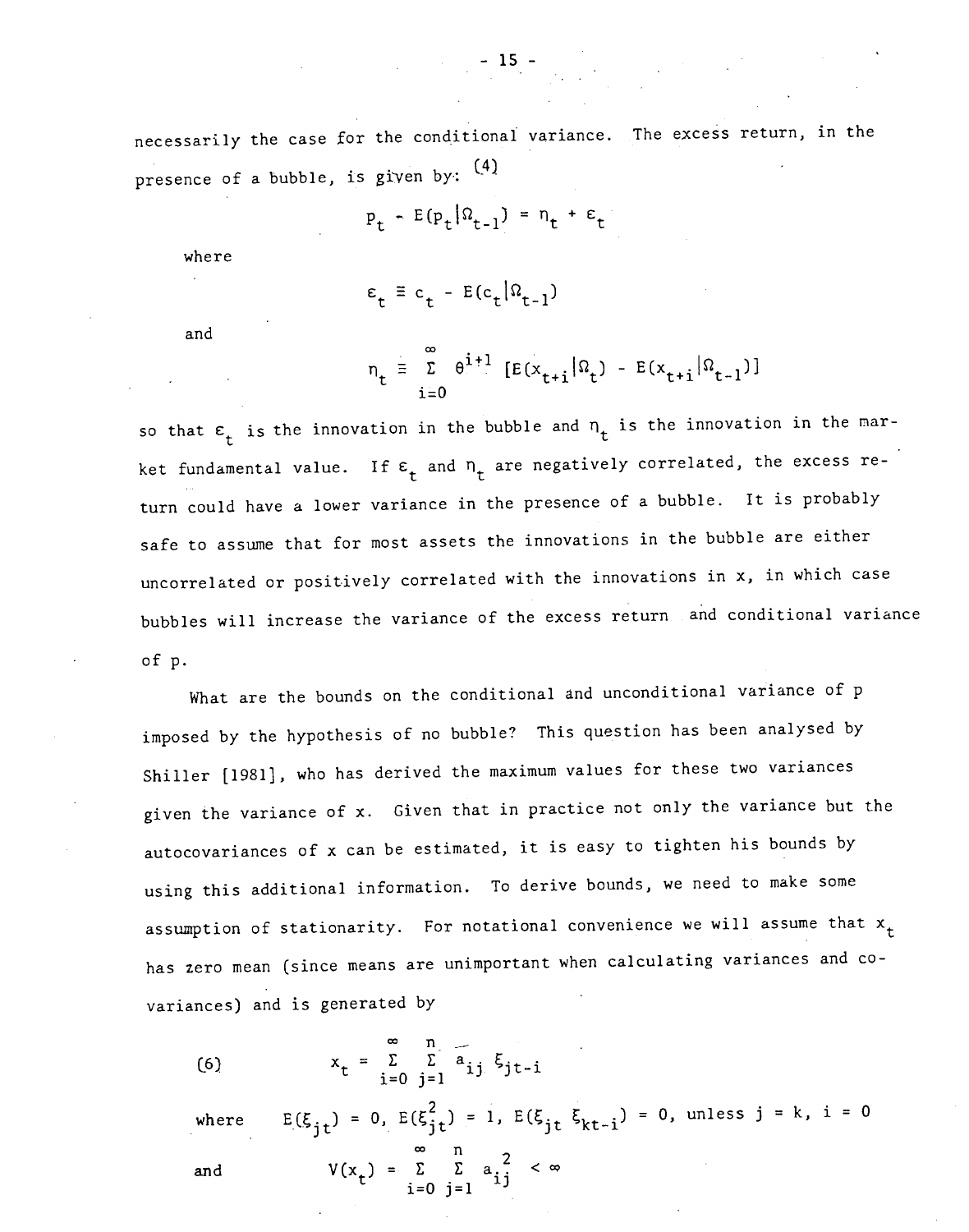Although this imposes restrictions on the process generating x, it still allows information on x to come in lumps; the variance of the  $\xi$ 's conditional on the past need not be constant. We place no restrictions on the distribution of the  $\xi$ 's other than the moment restrictions.

Given these assumptions, and assuming that  $\Omega$  contains present and past values of  $x_t$ , two upper bounds are easily derived (see Singleton [1980]). The first is an upper bound on the unconditional variance of p: it is attained if agents know in advance the future values of x, i.e. if they have perfect foresight. In this case:

$$
p_t = \sum_{i=0}^{\infty} \theta^{i+1} x_{t+i}, \text{ so that}
$$

(7) 
$$
V_{u}^{\max} = E[(\sum_{i=0}^{\infty} \theta^{i+1} x_{t+i})^{2}].
$$

The second is an upper bound on the conditional variance of p. This bound is attained if the information set  $\Omega_t$  includes only current and past values of  $x_t$ . In this case

$$
p_t - E(p_t | \Omega_{t-1}) = \sum_{i=0}^{\infty} \theta^{i+1} y_{t+i}
$$

where

•

where  
\n
$$
y_{t+i} = E(x_{t+i}|x_t, x_{t-1}, \dots) - E(x_{t+i}|x_{t-1}, x_{t-2}...)
$$
  
\nso that  
\n $y_c^{\max} = E[(\sum_{i=1}^{\infty} \theta^{i+1} y_{t+i})^2].$ 

These upper bounds are likely to be violated when bubbles are present. We can therefore test for bubbles by estimating the actual variances and these upper bounds to see whether they are violated by the data.

Shiller has computed the sample unconditional variance of p and the upper bound given by (7), using annual observations from 1871 to 1979 for real prices

 $- 16 -$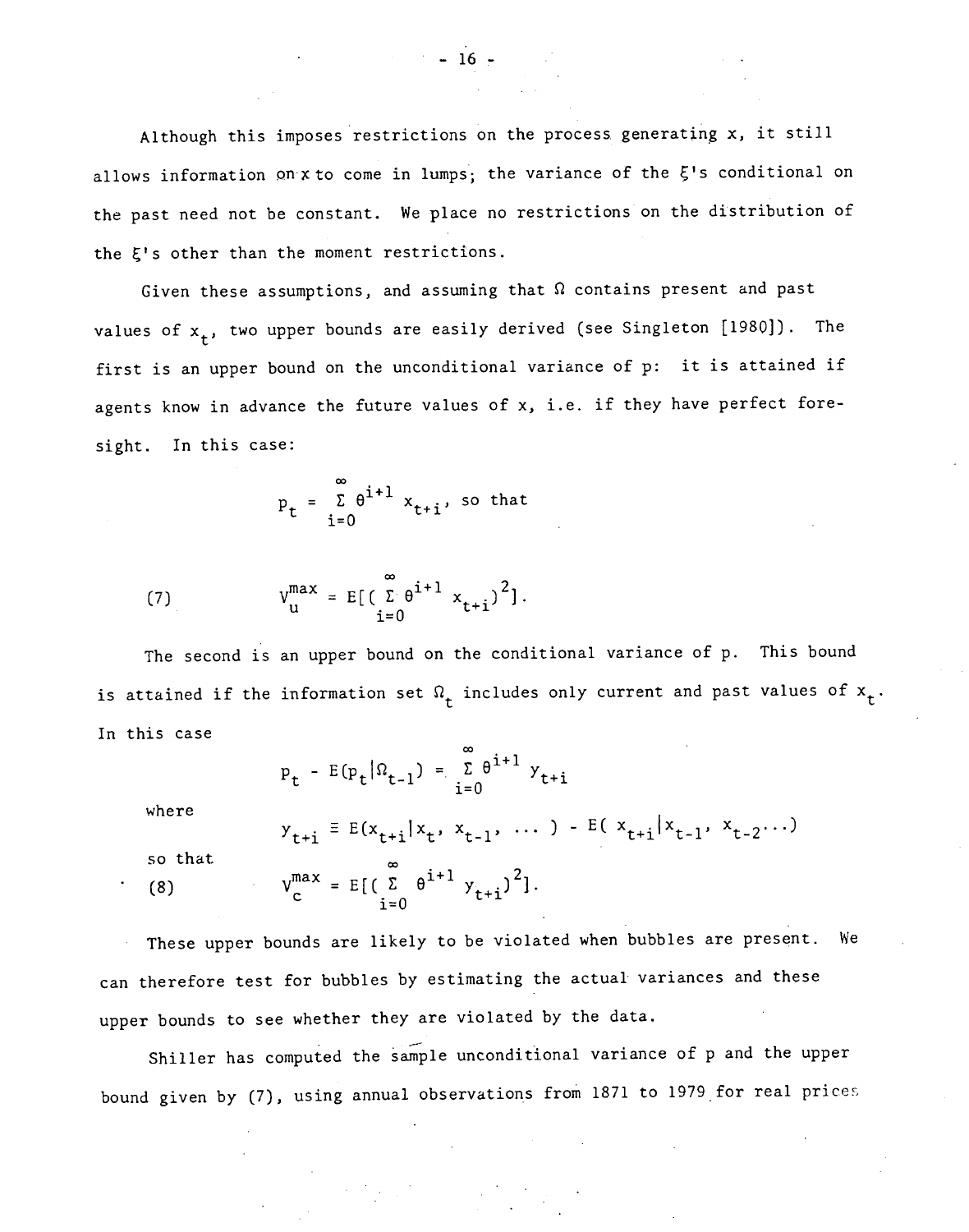and real dividends from the Standard and Poor's index. (The data used are deviations from an exponential trend. See Shiller [1981] for details.) The sample variance,  $V_{11}$ , is 2512, while the sample estimate of the upper bound variance,  $\hat{V}_{\text{u}}^{\text{max}}$ , is 80, so that these point estimates clearly violate (7).

To construct a sample estimate of the upper bound of the conditional variance (8), we must first estimate a univariate ARIMA model for the dividend series, x. The best fit is achieved by an AR(2) model:

$$
x_{t} = a_{1} x_{t-1} + a_{2} x_{t-2} + \xi_{t}
$$
  
= 1.07 x<sub>t-1</sub> - .30 x<sub>t-2</sub> +  $\xi_{t}$ ,  $\hat{\sigma}_{\xi}^{2}$  = .796

The asymptotic variance-covariance matrix of the estimates is

|       | â      |          | .0086    | $-.0071$ |       |  |
|-------|--------|----------|----------|----------|-------|--|
| var ( | $a_2$  | $\equiv$ | $-.0071$ | .0086    |       |  |
|       | $\sim$ |          |          |          | .0074 |  |

Diagnostic checks of the model are:

$$
Q(24) = 23.9
$$
;  $L(3) = .850$ ;  $L(8) = 3.96$ 

The Q statistic is a general test for adequacy of the model, and if the model is correctly specified, is distributed  $\chi^2(24)$ . L(3) and L(8) are Lagrange Multiplier tests, testing for AR(3) and AR(8) alternatives. If the model AR(2) is correct, they are distributed  $\chi^2(1)$  and  $\chi^2(6)$ . All three tests suggest the AR(2) specification is adequate.

We must now compute an estimate of the right hand side of equation (8). Note that  $y_{t+1}$  also follows:

(9) 
$$
y_{t+i} = a_1 y_{t+i-1} + a_2 y_{t+i-2}
$$
 for  $i > 0$   
 $y_t = \xi_t$ ;  $y_{t+i} = 0$  for  $i < 0$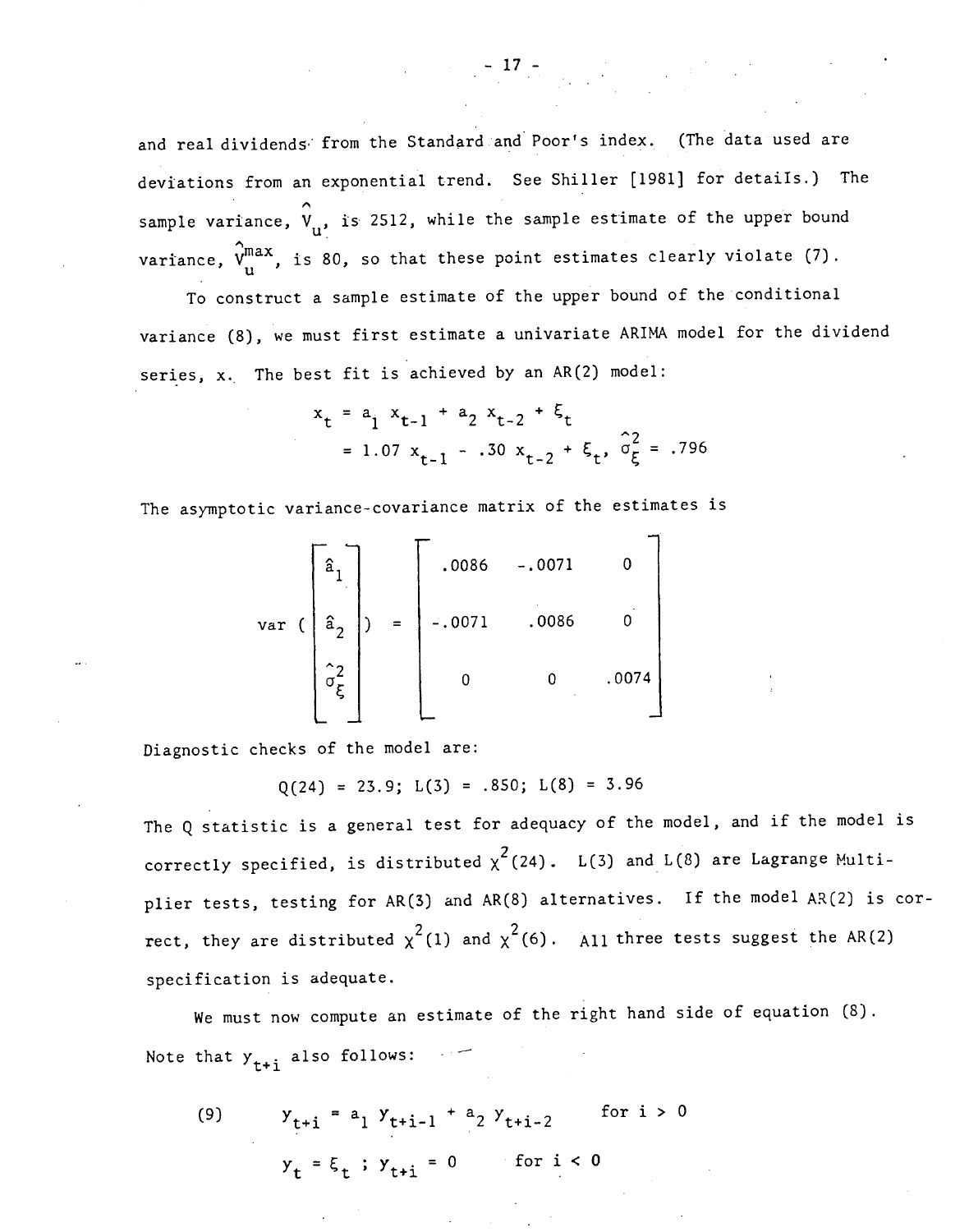Multiplying equation (9) by  $\theta^{i+1}$ , and summing from one to infinity yields:

$$
\sum_{i=1}^{\infty} \theta^{i+1} y_{t+i} = a_1 \theta \left( \sum_{i=1}^{\infty} \theta^{i+1} y_{t+i} + \theta \xi_t \right) + a_2 \theta^2 \left( \sum_{i=1}^{\infty} \theta^{i+1} y_{t+i} + \theta \xi_t \right)
$$
  
\n
$$
\Rightarrow \sum_{i=1}^{\infty} \theta^{i+1} y_{t+i} = (1 - \theta a_1 - \theta^2 a_2)^{-1} (\theta \xi_t (\theta a_1 + \theta^2 a_2))
$$
  
\n
$$
\Rightarrow \sum_{i=0}^{\infty} \theta^{i+1} y_{t+i} = (1 - \theta a_1 - \theta^2 a_2)^{-1} \theta \xi_t
$$

so that

$$
v_c^{\max} = \sigma_{\xi}^2 (1 - \theta a_1 - \theta^2 a_2)^{-2} \theta^2
$$

We have estimates of  $a_1$ ,  $a_2$  and  $\sigma_{\xi}^2$ . We need only a value for  $\theta$ , or recalling that  $\theta = (1 + r)^{-1}$  a value for the interest rate. Following Shiller, we assume  $r = 5\%$ , so that  $\theta = .95$ . This gives an estimated upper bound:  $\hat{v}_c^{max} = 9.08$ . We now need to compute the sample conditional variance, given by  $E(p(R - r))^2$ . This also has been computed by Shiller. It is:  $\hat{V}_{\rho}$  = 653.83.

The point estimates again violate the bound. Is the violation significant? We need to compute the variances of the above estimates. Conditional on the value of  $\theta$ , and assuming that  $\xi_{\dagger}$  is normally distributed, it is straightforward to show that asymptotically:  $Var(\hat{V}_{c}^{max}) = 15.13$  and  $Var(\hat{V}_{c}) = 7843.92$ . The asumptotic variance of  $(\hat{V}_{c}^{max} - \hat{V}_{c})$  is thus: 15.13 + 7843.92 - 2 cov $(\hat{V}_{c}^{max}, \hat{V}_{c})$ . We won't calculate the covariance term, but by assuming that  $\hat{v}_c^{max}$  and  $\hat{v}_c$  are perfectly negatively correlated, we obtain a lower bound on the covariance term of -344.50. This implies an upper bound on the standard error of  $(\hat{V}_{c}^{max} - \hat{V}_{c})$  of 92.46. Thus the t-statistic on  $(\hat{V}_{c}^{max} - \hat{V}_{c})$  is greater, in absolute value, than 6.97, indicating that the data violate the bound given in (8) at any reasonable significance level.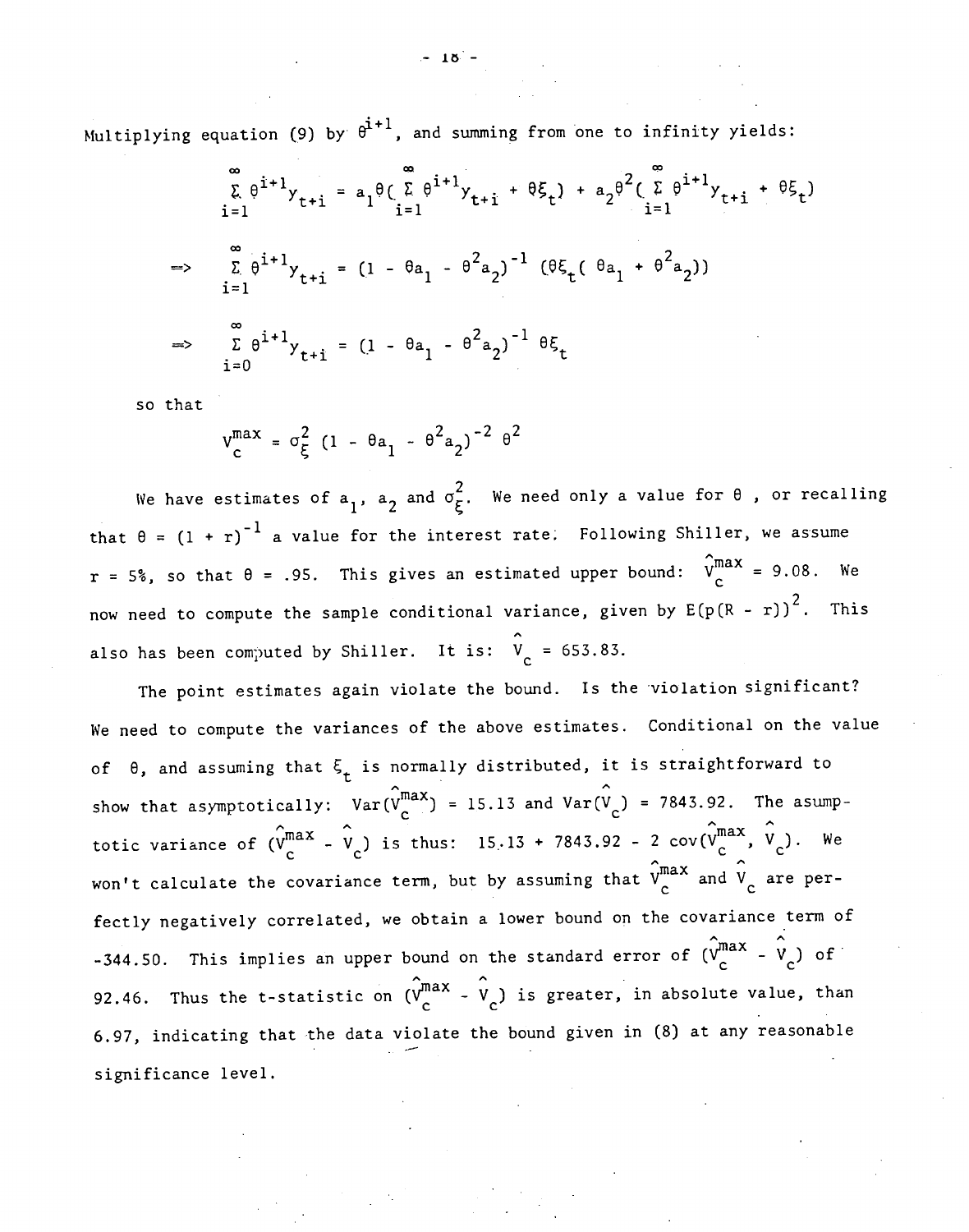# Cross-covariances of  $p$  and  $x$

The intuition that bubbles decrease the relation between p and x can be made rigorous as follows. Assume that there are no bubbles, so that:

$$
p_t = \sum_{i=0}^{\infty} \theta^{i+1} E(x_{t+i} | \Omega_t)
$$

$$
= \sum_{i=0}^{\infty} \theta^{i+1} x_{t+i} + u_t ; E(u_t|\Omega_t) = 0
$$

Then the unconditional variance of p is given by:

$$
V_{u} = E[(\sum_{i=0}^{\infty} \theta^{i+1} x_{t+i} + u_t) (p_t)]
$$
  
= 
$$
\sum_{i=0}^{\infty} \theta^{i+1} cov(p_t x_{t+i}) + E(u_t p_t)
$$

By construction of  $u_t$ ,  $E(u_t p_t) = 0$ , so that:

$$
\sum_{i=0}^{\infty} \theta^{i+1} \, \text{cov}(p_t \, x_{t+i}) / V_u = \frac{\sigma_x}{\sigma_p} \sum_{i=0}^{\infty} \theta^{i+1} \, \rho(p_t \, x_{t+i}) = 1
$$

Under the null hypothesis, the relation of p and x is such that the appropriately weighted sum of correlations between p and x, multiplied by the ratio of the standard deviation of x to the standard deviation of p. is equal to unity. It is likely to be smaller if there are bubbles. Using the same sample, we can estimate this ratio. The two components are:

$$
\begin{aligned}\n &\left(\begin{array}{cc}\n\sum_{i=0}^{\infty} \theta^{i+1} & \hat{\text{cov}}(p_t | x_{t+i})\n\end{array}\right) = 176.10, \text{ while from above:} \\
&\hat{V}_{\text{u}}(p) = 2512.\n\end{aligned}
$$

Again, point estimates strongly suggest rejection of the null hypothesis. We have not carried out a formal test; this could be calculated using spectral techniques as in Singleton [1981]. The result is suggestive of bubbles, with the same caveats as above.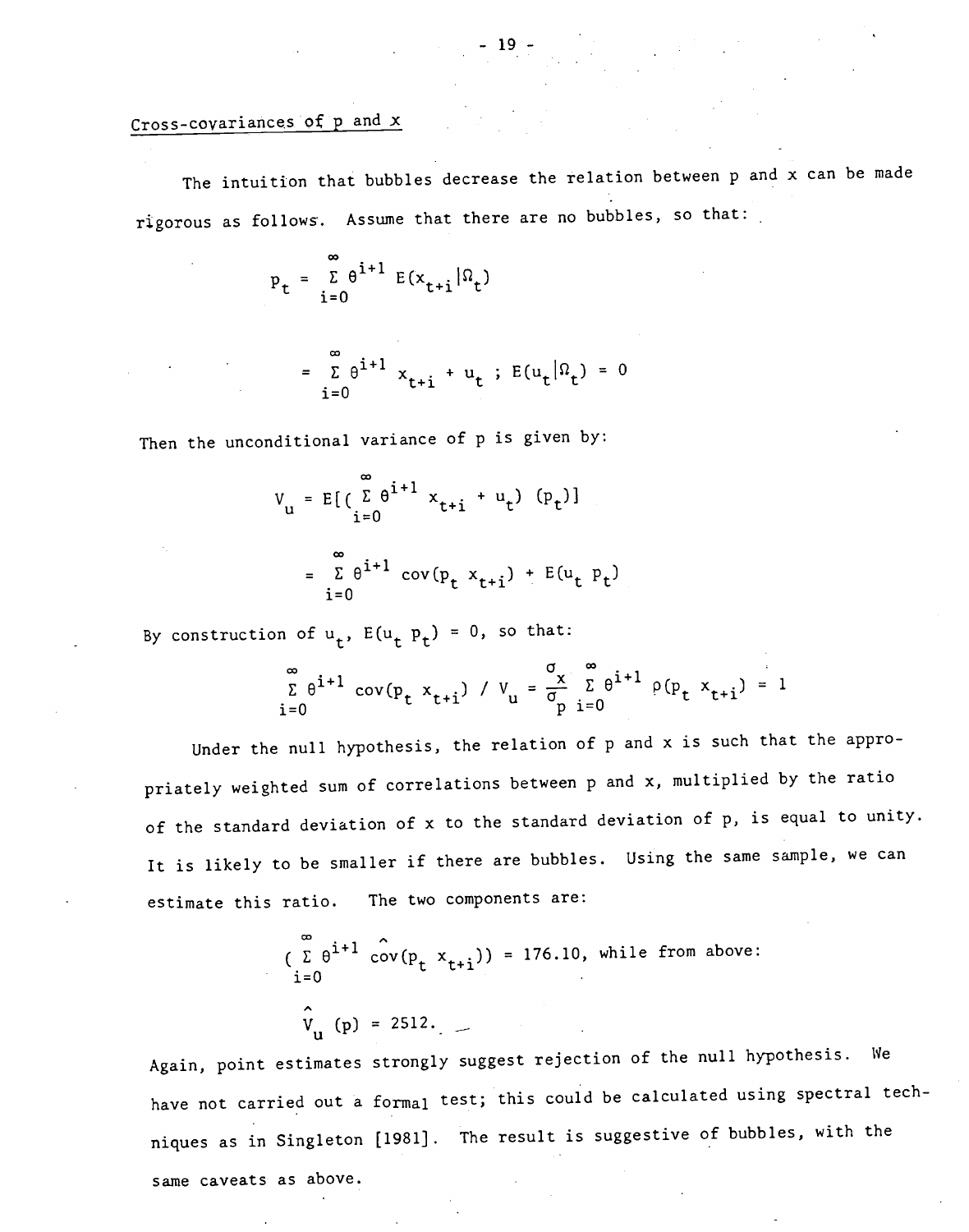## Section V Looking for Bubbles, II

We discuss in this section the use of two other types of tests for bubbles: runs tests and tail tests. Both refer to the distribution of innovations in prices,  $p - E(p|\Omega_{-1})$ , or equivalently the distribution of excess returns  $p(R - r)$ . A run is a sequence of realizations of a random variable with the same sign.

The bubble component,  $\varepsilon_{t}$ , of the price innovation appears likely to have both runs and a distribution with fat tails. If bubbles grow for a while and then crash, the innovations in the bubble will tend to be of the same sign while the bubble continues, then reverse sign when a crash occurs. The runs for the bubble innovation will then tend to be longer than for a purely random sequence, making the total number of runs over the sample smaller. Crashes will produce large outliers so that the distribution of innovations will have fat tails (i.e. the distribution will be leptokurtic).

Those are, however, characteristics of the bubble innovations, which are not observable. Price innovations, which are observable are the sum of bubble innovations,  $\varepsilon$ , and market fundamental innovations,  $\eta$ . To attribute characteristics of price innovations to bubbles implies imposing restrictions on the distribution of  $\eta$ . We now consider whether these may be reasonable.

# Runs Tests

Runs in innovations can only arise from a' skewed distribution. If we assume that  $\eta$  has a symmetric distribution, we can then attribute runs in price innovations to bubbles. Is it reasonable to assume that  $\eta$ , the market fundamental innovation has a symmetric distribution? It may not be, even if x has a symmetric distribution, as the following example shows; suppose that:

 $x_t = \xi_{1t} + \xi_{2t-1}$ ,  $\xi_1$ ,  $\xi_2$  independent and white, with  $(\xi_{1t}, \xi_{2t}) \in \Omega_t$ ,  $\xi_{1t} \notin \Omega_{t-1}$ 

-20-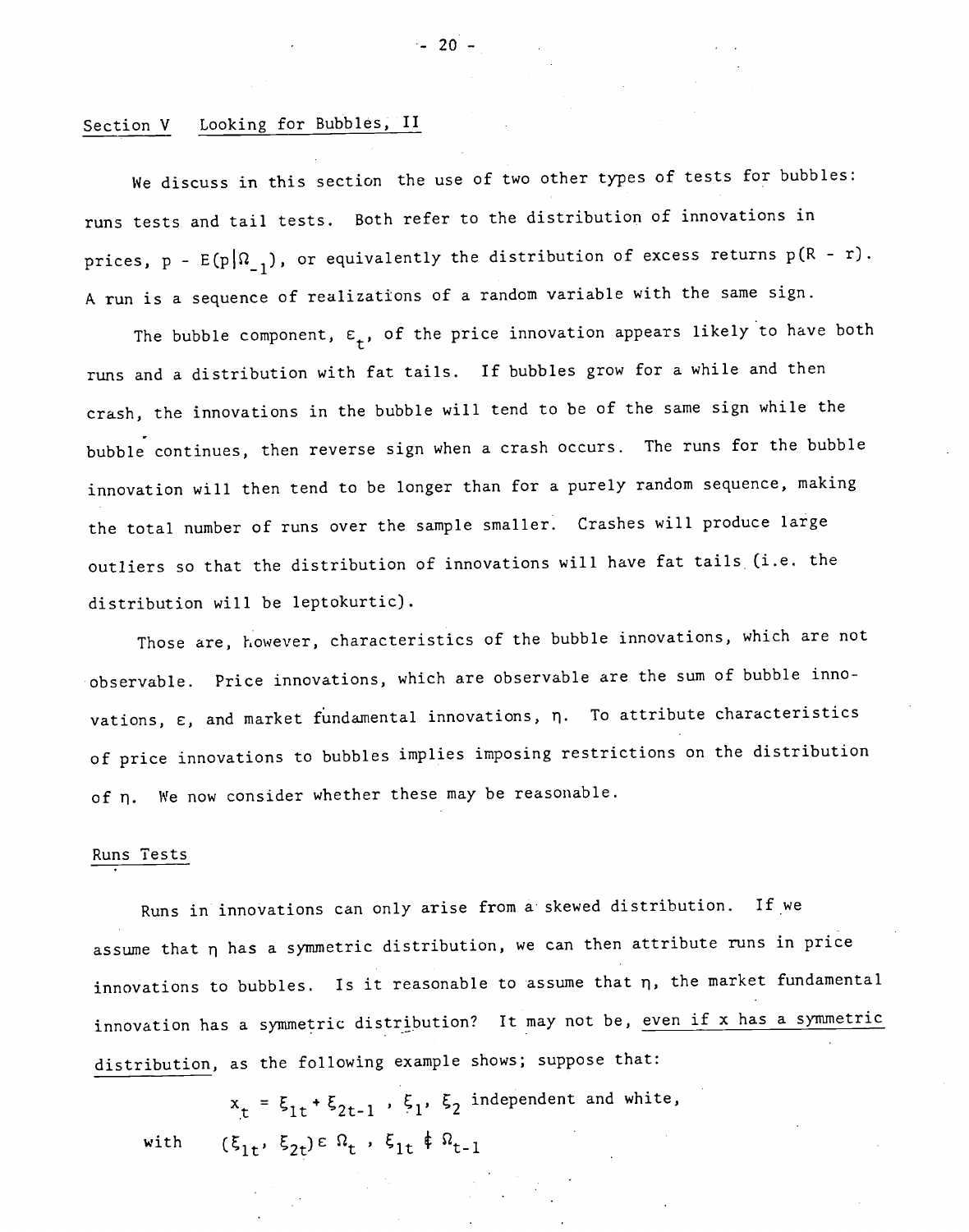Suppose further that the probability density of  $\xi_{1t}$ ,  $f(\xi_1)$ , is skewed to the right and the density of  $\xi_{2t}$  is given by  $g(\xi_2) = f(-\xi_1)$ . In this case x has a symmetric distribution, but even in the absence of bubbles  $p_t = \theta(\xi_{1t} + \xi_{2t-1} + \theta \xi_{2t})$ is skewed to the left and  $p_t - E(p_t|\Omega_{t-1}) = \theta(\xi_{1t} + \theta \xi_{2t})$  is skewed to the right.

Even if  $\eta$  is symmetric, runs tests may have only minimal power against bubbles. This is because bubbles do not necessarily generate long runs. Consider the second example of a bubble given in Section II. If  $\pi$ , the probability of the bubble continuing is unity, then the bubble innovation is simply  $\mu_t$  which could have a symmetric distribution. Even if  $\pi$  is different from one and the distribution of  $\mu$  is symmetric, we may still find no fewer runs than for a series of independent random variables drawn from a symmetric distribution. If  $\pi \neq 0$ , the bubble innovation is, in this case

 $\varepsilon_t = \mu_t + c_{t-1} (1 - \pi) (\theta \pi)^{-1}$  with probability  $\pi$ 

$$
= \mu_t - c_{t-1} \theta^{-1} \qquad \text{with probability } 1-\pi
$$

so that:

Proh( > > 0) = it Prob(U > c1 (lit)(0it)Hc1 > 0) <sup>+</sup> (1-it) Prob(P > +c 1OhIl > 0)

Note that for  $\pi = 1/2$ , this is just

$$
\text{Prob}(\epsilon_t > 0 | \epsilon_{t-1} > 0) = 1/2 \text{Prob}(\mu_t > -c_{t-1} \theta^{-1} | \epsilon_{t-1} > 0)
$$
  
+ 1/2 \text{Prob}(\mu\_t > +c\_{t-1} \theta^{-1} | \epsilon\_{t-1} > 0) = 1/2

Thus, for  $\pi = 1/2$  or  $\pi = 1$ , a runs test has minimal power against this type of bubble, and it has very low power for values of  $\pi$  close to  $1/2$  or 1.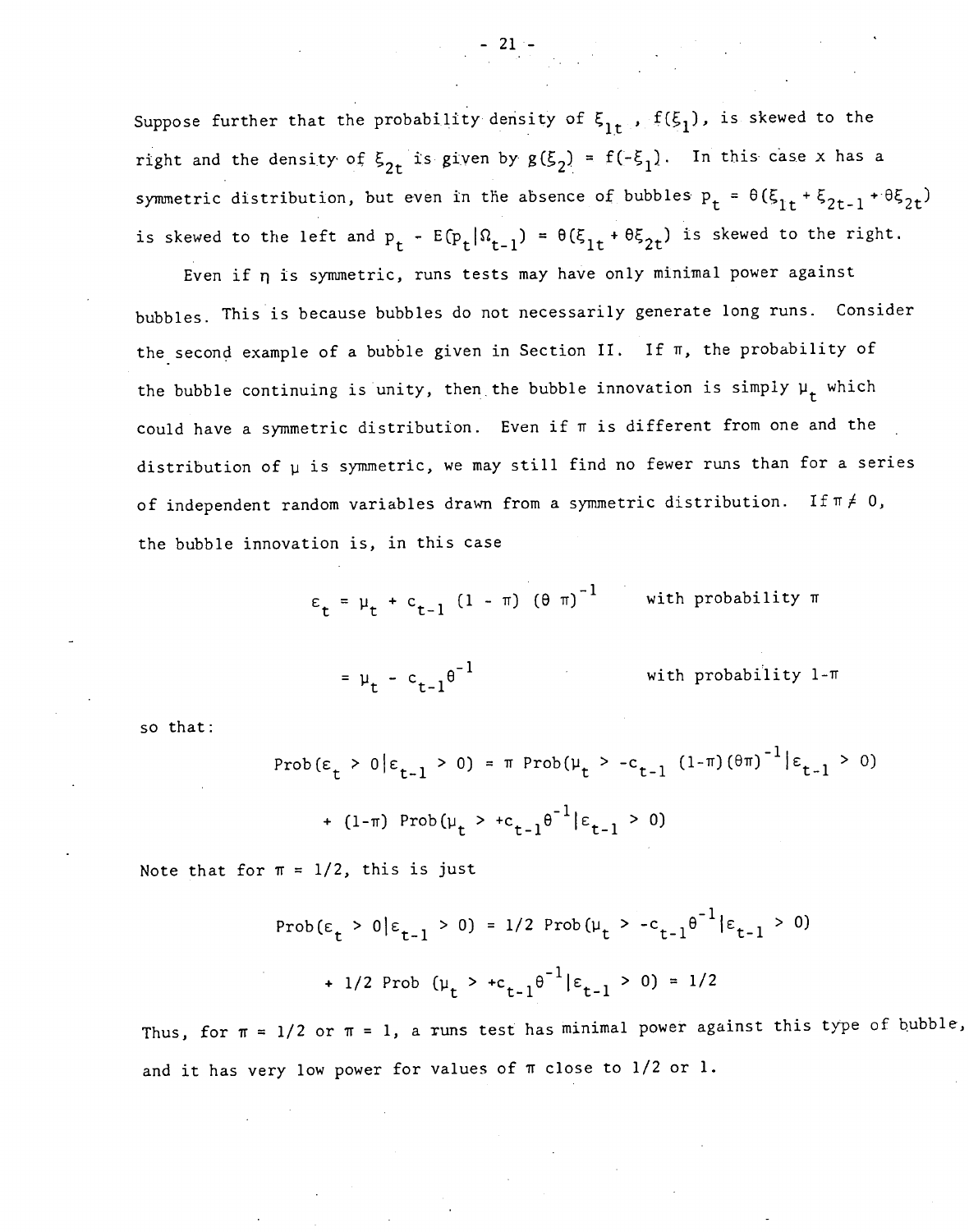Not detered by these caveats., we nevertheless calculated the distribution of runs for weekly innovations in the price of gold. We assumed, plausibly, that holding gold during the sample period, 1975 - 1981 was not providing any direct dividend, so that  $x_+$  was equal to zero. In this case, the innovations are given by:

$$
p - E(p|\Omega_1) = p(R - r) = p - (1 + r) p_{-1}
$$

We used weekly gold prices (Englehart) for the period January, 1975, to June, 1981. In calculating the innovations we relaxed the assumption of a constant interest rate. The rate of interest that we used was the one week rate of return on Treasury bills which matured at time t.

The results of the runs tests are presented in Table 1. They reveal no evidence indicating the presence of bubbles. This is somewhat surprising given the increase in prices at the end of 1979. In Figure 1 we have plotted the excess returns from August 1977 until the end of the sample. The figure clearly shows that the increase in late 1979 and early 1980 was not a steady one. Between the beginning of September 1980 and the middle of January 1981, gold prices rose from \$335 per ounce to \$751 per ounce. During this 19 week period, 13 of the week-to-week excess returns were positive, while 6 of the excess returns were negative.

### Tail Tests

The bubble considered above (with  $\pi \neq 1$  or  $\pi \neq 0$ ) will at times explode or crash. While the bubble is growing it will generate small positive excess returns, which will be followed at the time of the crash by a large negative excess return. The distribution of innovations for this type of bubble will therefore be leptokurtic. This suggests that a large coefficient of kurtosis for price innovations might indicate the presence of bubbles.

Thus, if we assume that market fundamental innovations are not leptokurtic,

 $-22$  –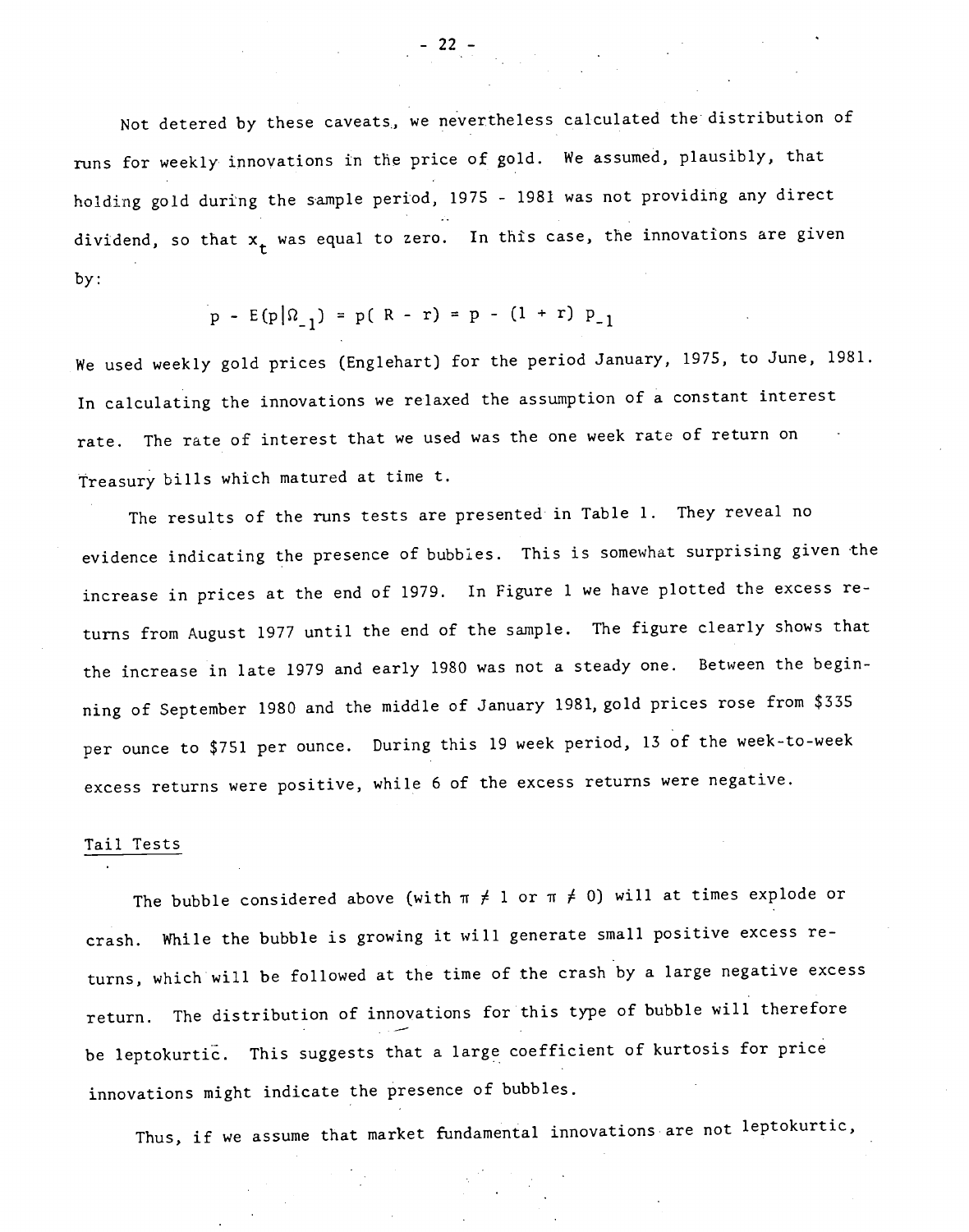# TABLE 1

# Runs for Gold Excess Returns

334 Observations

| Length                  | $+$          |                         | Total            | Expected Total<br>for Random Sequence |
|-------------------------|--------------|-------------------------|------------------|---------------------------------------|
| 1                       | 45           | 44                      | 99               | 83.50                                 |
| $\overline{c}$          | 18           | 23                      | 51               | 41.75                                 |
| $\overline{3}$          | $\sf S$      | $\overline{\mathbf{4}}$ | $\mathsf g$      | 20.88                                 |
| $\overline{\mathbf{4}}$ | 5            | 4                       | $\mathsf 9$      | 10.44                                 |
| $\sf S$                 | $\sqrt{2}$   | 4                       | $\boldsymbol{6}$ | 5.22                                  |
| 6                       | $\mathbf 3$  | $\pmb{0}$               | 3                | 2.61                                  |
| $\overline{7}$          | $\mathbf{1}$ | $\pmb{0}$               | $\mathbf{1}$     | 1.30                                  |
| $\bf 8$                 | $\mathbf 1$  | $\mathbf 1$             | $\overline{2}$   | .65<br>÷                              |
| $\mathbf 9$             | $\mathbf 1$  | $\pmb{0}$               | 1                | .33                                   |
| $10\,$                  | $\mathbf{1}$ | $\mathbf 1$             | $\overline{2}$   | .16                                   |
| $11\,$                  | $\pmb{0}$    | $\pmb{0}$               | $\pmb{0}$        | $\boldsymbol{.08}$                    |
| $12\,$                  | $\mathbf{0}$ | $\boldsymbol{0}$        | $\overline{0}$   | .04                                   |
| Total                   | 82           | 81                      | 163              | 168                                   |

 $\bar{\phantom{a}}$ 

 $\epsilon$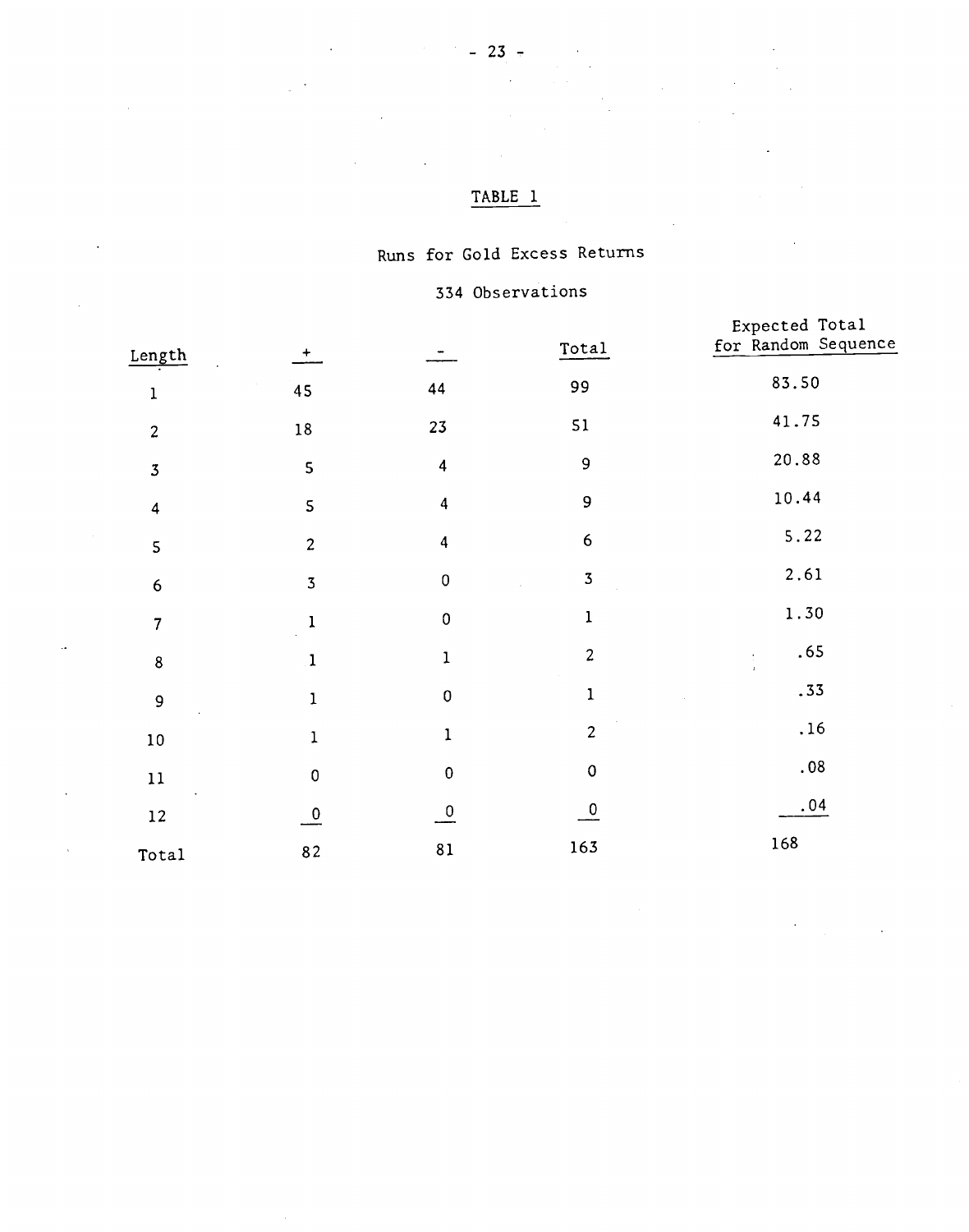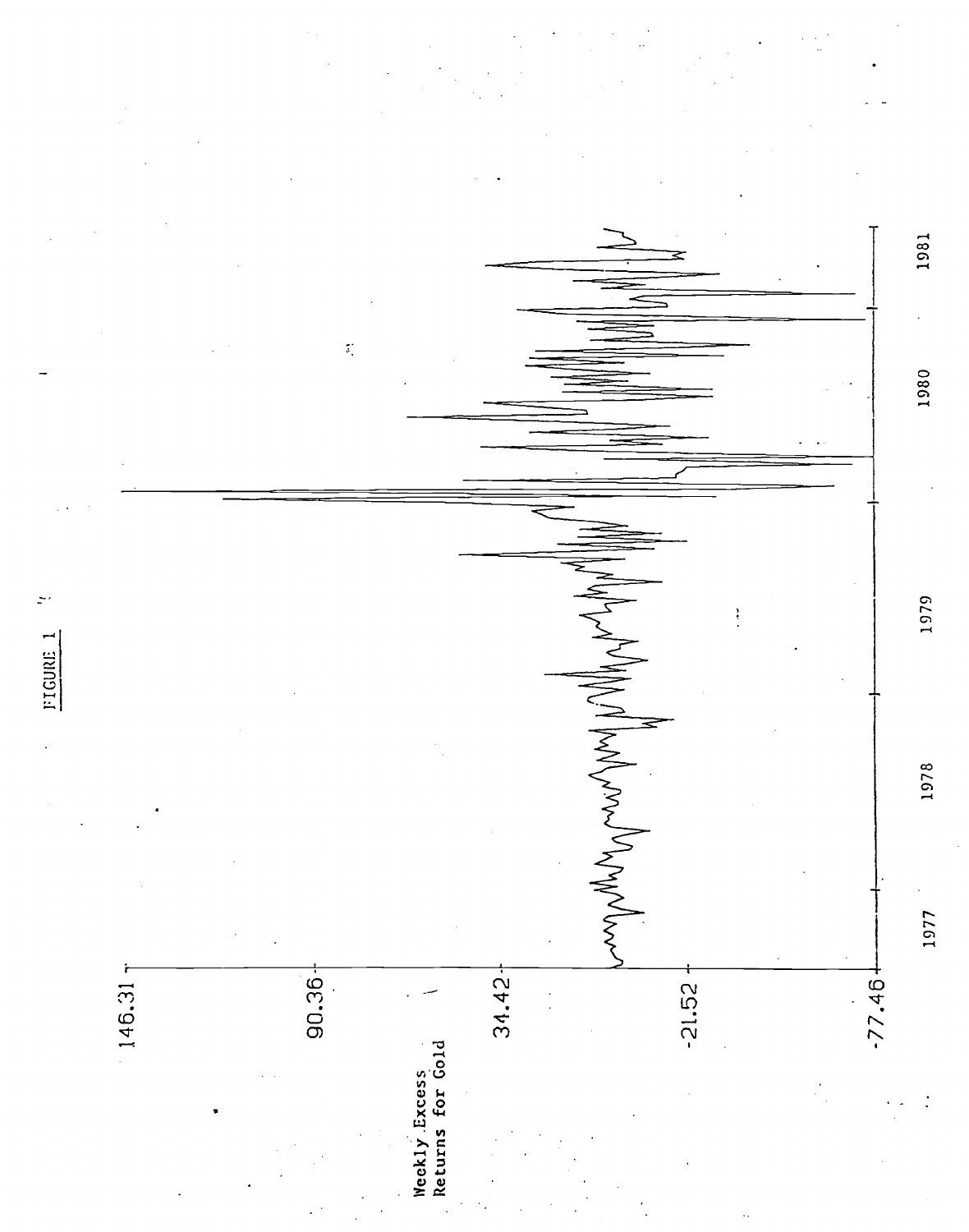we can attribute fat tails in excess returns to the presence of bubbles. The problem is, however, the same as for runs. Even if the innovations in x are not Ieptokurtic, the market fundamental innovations may well he. As Shiller [1981] points out, this will be the case in particular if information about future x's comes in lumps.

Again, despite the caveats, we computed the coefficient of kurtosis for excess returns for our weekly gold series. Because the series was heteroskedastic (see Figure 1) we computed the coefficient using data from the beginning of the sample to October, 1979, and from October, 1979, until the end of the sample. The kurtosis coefficients were 7.19 and 6.67 respectively. These are much higher than the normal distribution, which has a coefficient of kurtosis equal to 3. It is also much higher than the coefficient for 25 week T-bills, whose values over the same periods were 4.30 and 3.36. Whether this is due to fat tailed fundamentals, to a particular information structure, or to the presence of bubbles is impossible to tell.

The limits of these two types of tests have been emphasized. The results are nevertheless intriguing. The lack of runs suggests that if there were bubbles, they were either very long lived ( $\pi$  close to unity) or short lived ( $\pi$ close to 1/2, so that the average duration is two weeks). The very high coefficient of kurtosis on the other hand suggests either very leptokurtic market fundamentals or the existence of bubbles.

- 25 —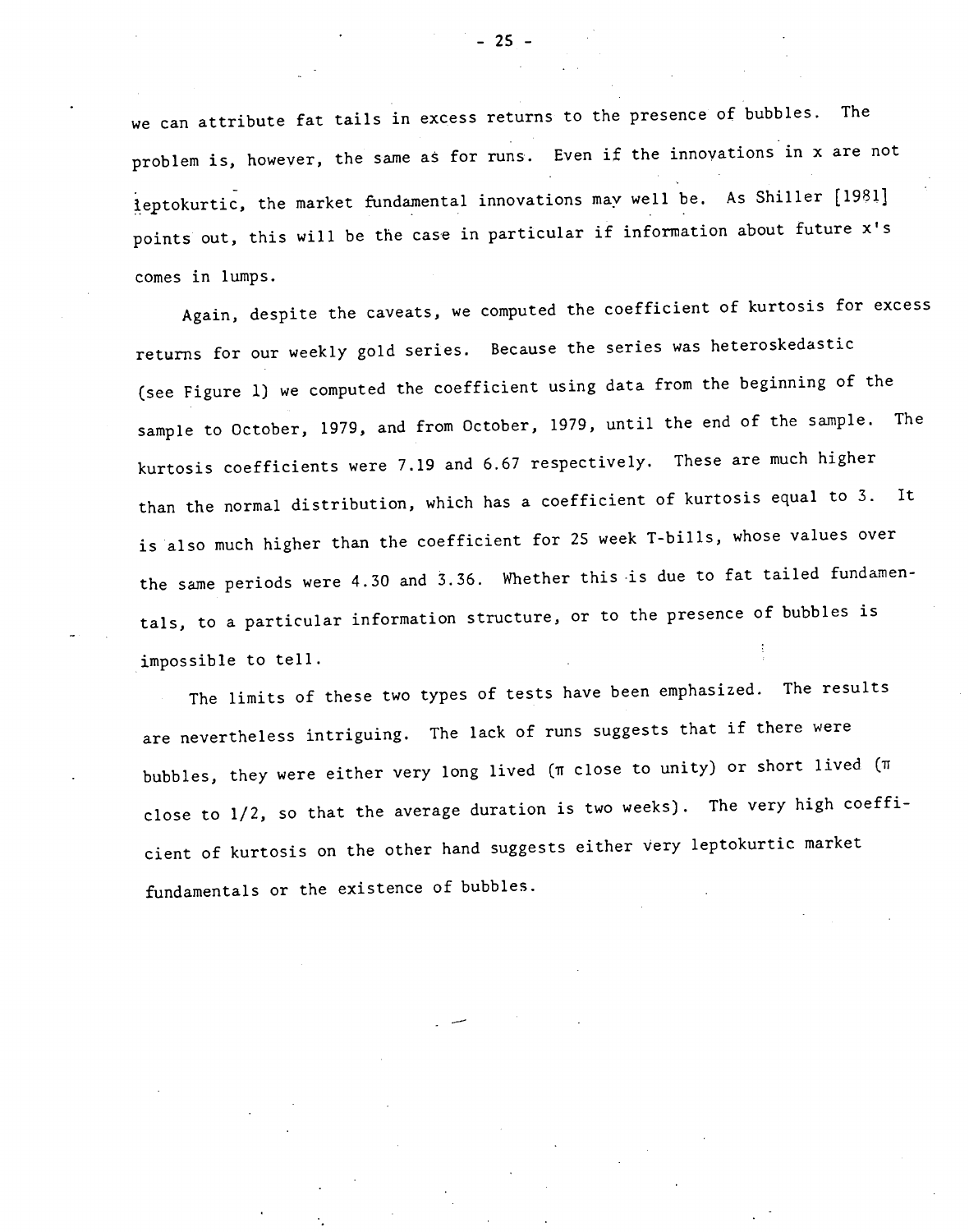# Section VI Conclusions

Speculative bubbles are not ruled Out by rational behavior in financial markets and are likely to have real effects on the economy.

Testing for speculative bubbles is not easy. Rational bubbles can follow many types of processes. We have shown that certain bubbles will cause violation of variance bounds implied by a class of rational expectations models. Empirical evidence is presented which demonstrates that these bounds are violated. We also noted that other alternatives (e.g. irrationality) would cause violation of these bounds., and our results must be viewed in light of this.

Other tests for bubbles were suggested when only price data is available. Our discussion demonstrated that these tests may have low power.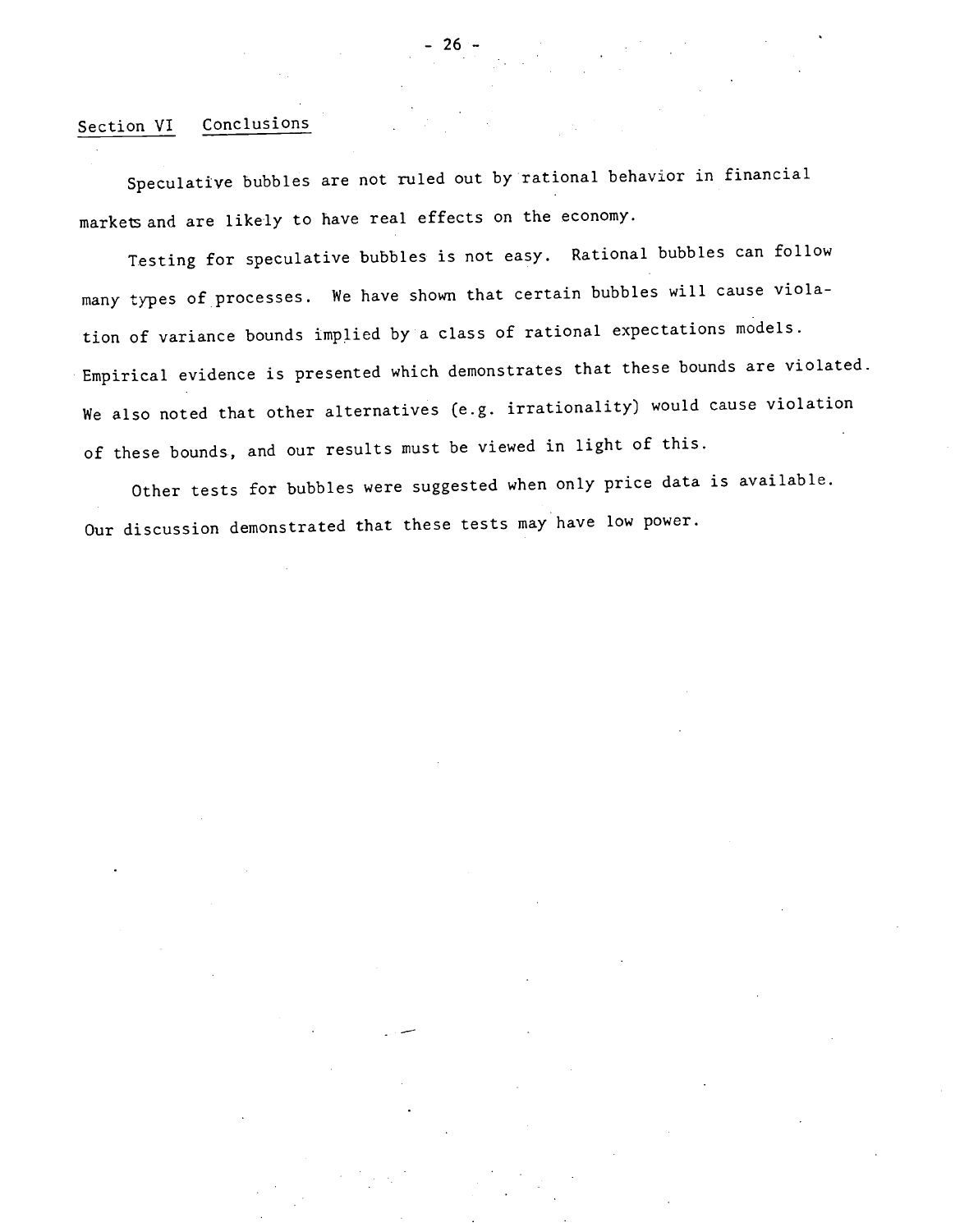### Footnötes

- (1) This indeterminacy arises not only in arbitrage conditions, but in all models in which expectations of future variables affect current decisions. It is the subejct of much discussion currently in macroeconomics, under the label of "non uniqueness."
- (2) In some models, such as the model used by Cagan [1956), a condition similar to (1) holds with  $p_t$  being the logarithm of the price. As a logarithm can be negative, the argument used in this paragraph does not apply.
- (3) The first example of a bubble type phenomenon in a general equilibrium model was given by Hahn [1966]. In his model, however, bubbles imply that a price becomes negative in finite time. As this is impossible, rational expectations and general equilibrium implications exclude the presence of bubbles in his model.
- (4) The assumptions of risk neutrality and of a constant interest rate, inessential in previous sections, are essential in this one. The moment tests are only valid if they hold.